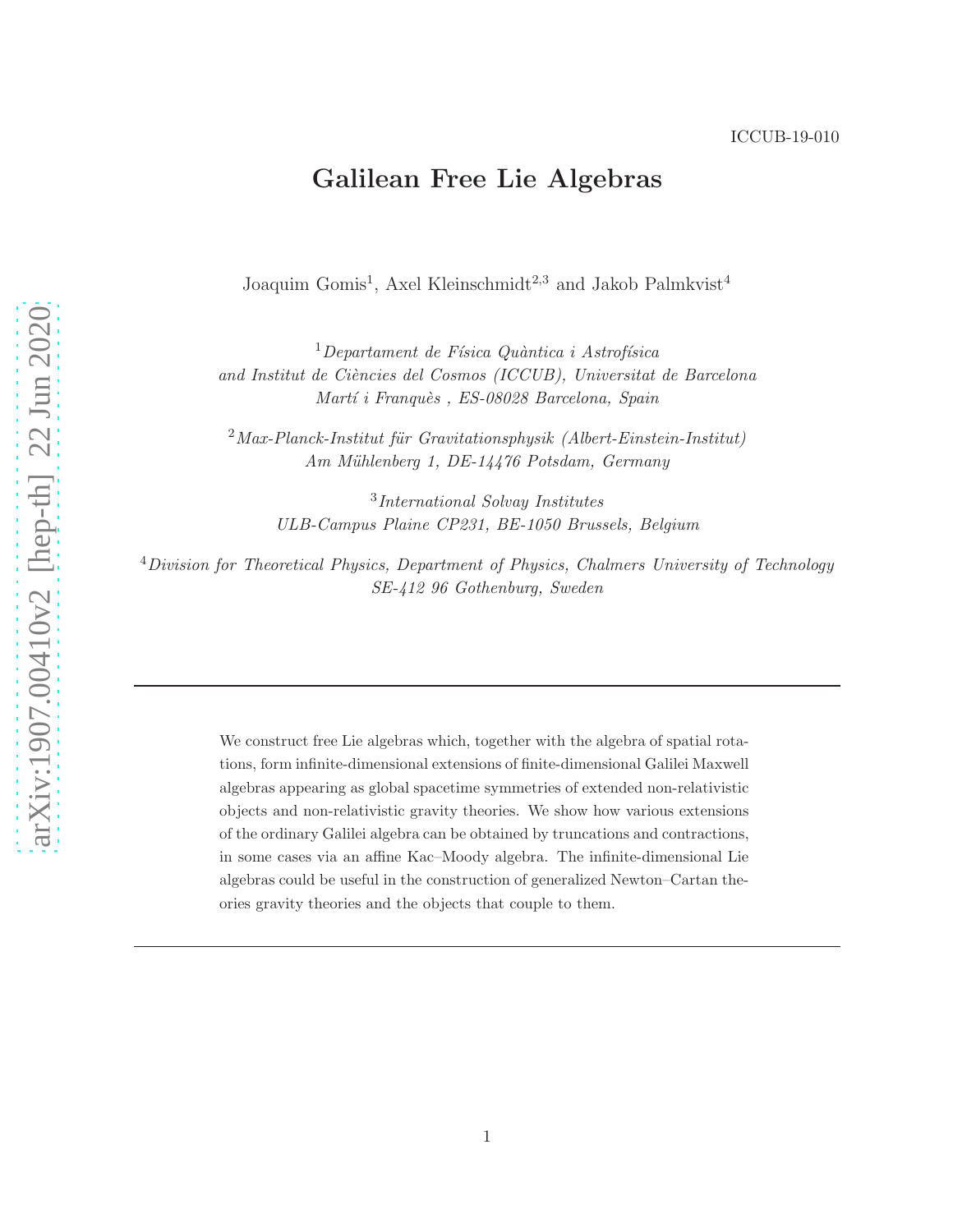# Contents

| 1 Introduction and summary                    |                |  |  |  |  |  |  |
|-----------------------------------------------|----------------|--|--|--|--|--|--|
| 2 Galilean free Lie algebras                  | $\overline{4}$ |  |  |  |  |  |  |
|                                               |                |  |  |  |  |  |  |
|                                               |                |  |  |  |  |  |  |
|                                               |                |  |  |  |  |  |  |
| 3 Construction from affine Kac–Moody algebras | 12             |  |  |  |  |  |  |
| 4 String Galilei algebra                      | 16             |  |  |  |  |  |  |

### <span id="page-1-0"></span>1 Introduction and summary

Relativistic particles coupled to a constant electro-magnetic field enjoy symmetries that extend the usual Poincaré algebra symmetries  $[1, 2]$  $[1, 2]$ . Assuming that the electro-magnetic field transforms, one obtains a non-central extension of the Poincaré algebra by an anti-symmetric tensor generator  $Z_{ab}$  that transforms covariantly under the Lorentz group and the resulting algebra has been called the Maxwell algebra in [\[2\]](#page-17-1). This algebra has also been recovered from studying the Chevalley–Eilenberg cohomology of the Poincaré algebra  $[3, 4]$  $[3, 4]$ , where also further non-central extensions have been identified. The algebraic structure can be embedded in a free Lie algebra construction as shown in [\[5\]](#page-17-4) such that different quotients of the free Lie algebra yield the known relativistic Maxwell algebra or related extensions [\[6](#page-17-5)[–9\]](#page-17-6). A similar analysis was undertaken for the supersymmetric theory in [\[10](#page-17-7)[–15\]](#page-18-0).

For massive non-relativistic particles the algebra obtained by contraction of the Poincaré algebra is the Galilei algebra. A non-relativistic Maxwell-type extension in a constant electromagnetic background is known to arise  $[6,16]$  $[6,16]$  and this has also been understood from Lie algebra cohomology [\[3\]](#page-17-2). However, in the non-relativistic case there are more options depending on how the contracting limit [\[17](#page-18-2)[–19\]](#page-18-3) is taken from the relativistic Maxwell algebra.

In the present paper we shall take the different non-relativistic limits of the Maxwell algebra as a starting point and consider their embedding in free Lie algebra constructions. As was investigated in [\[18\]](#page-18-4) and as we shall explain in more detail in section [2,](#page-3-0) there are three distinct non-relativistic limits of the Maxwell algebra in the point particle case depending on the relative scaling between the electric and magnetic field as the speed of light is sent to infinity. These three cases can be embedded in free Lie algebra extensions and two of them interestingly require different free Lie algebra constructions. The free Lie algebra permit a plethora of quotients that connect to the Bargmann algebra and other non-relativistic symmetry algebras that have appeared recently in the literature [\[20](#page-18-5)[–23\]](#page-18-6).

Investigating the possible non-relativistic symmetry algebras is relevant for obtaining physical models with non-relativistic invariances. Beyond point particle dynamics, one can also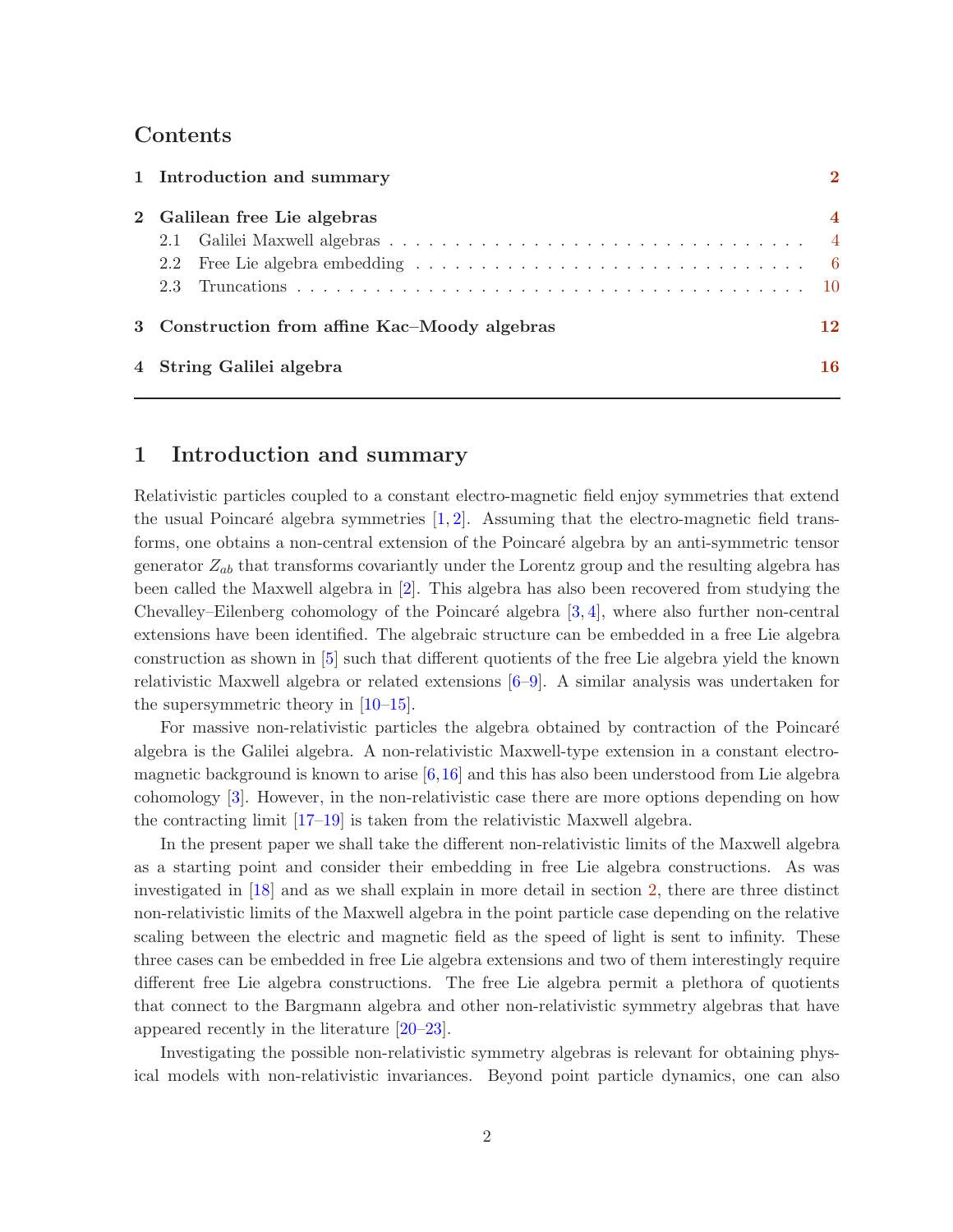consider realisations that lead to non-relativistic gravity  $[20-22, 24-34]$  $[20-22, 24-34]$  $[20-22, 24-34]$  $[20-22, 24-34]$  or even symmetries of extended objects such as strings [\[35](#page-19-1)[–37\]](#page-19-2) branes [\[38,](#page-19-3) [39\]](#page-19-4) and stringy non-relativistic gravities [\[23,](#page-18-6) [40,](#page-19-5) [41\]](#page-19-6)

In this paper we shall not study the dynamical realisations of the symmetry algebras we present. However, we expect that there can be additional symmetries in a given dynamical realisation beyond the one that was used when writing down the model [\[42,](#page-19-7)[43\]](#page-19-8), see also [\[39\]](#page-19-4). This happens for example already for the non-relativistic massive particle that enjoys Schrödinger [\[42,](#page-19-7) [43\]](#page-19-8) invariance even though the original symmetry algebra is only Galilei as can be seen by studying the Killing symmetries of the model. The Schrödinger algebra is the maximal point symmetry group it has three extra generators with respect to the Galilei algebra, these are the central charge associated to the mass of the particle, the dilatation  $D$  that gives a different scaling for the time coordinates and spatial coordinates and the one-dimensional special conformal transformation  $C<sup>1</sup>$  $C<sup>1</sup>$  $C<sup>1</sup>$ . It is not clear how to fit this extended algebra into a free Lie algebra construction similar to the one considered in the present paper.

One of the features of our analysis is that it also provides a bridge to (affine) Kac–Moody algebras and so-called Lie algebra expansions. The latter were studied in [\[44–](#page-19-9)[46\]](#page-20-0) in order to construct a series of new Lie algebras from an initial given Lie algebra. The method has also been used as a way of obtaining actions that are invariant under an extended ("expanded") symmetry algebra when starting from an action with a given smaller symmetry algebra. In [\[31\]](#page-19-10) it was applied systematically in order to obtain various non-relativistic gravitational models in  $D = 3$  and  $D = 4$  from the Einstein–Hilbert action by expanding the Poincaré algebra arranged in a non-relativistic point particle split. As we shall explain in section [3,](#page-11-0) the expansion method is the same as constructing an affine Kac–Moody extension of the finite-dimensional Lorentz algebra and considering a truncation and contraction of the Borel subalgebra. The connection can be traced back to the fact that both the affine algebra and the expanded Lie algebra can be thought of as formal power series in an expansion parameter.

The reason for the greater variety of non-relativistic symmetries compared to the relativistic case can be traced back to the fact that the non-relativistic space and time coordinates can have a different scaling. There are (at least) three different ways of constructing models with Galilean invariance: (i) from non-relativistic limits of relativistic theories  $(27, 35, 39, 47-50)$  $(27, 35, 39, 47-50)$  $(27, 35, 39, 47-50)$  $(27, 35, 39, 47-50)$  $(27, 35, 39, 47-50)$  $(27, 35, 39, 47-50)$  $(27, 35, 39, 47-50)$ , (ii) doing a null reduction of relativistic theories in one dimension higher [\[51](#page-20-3)[–54\]](#page-20-4) and (iii) an ab *initio* non-relativistic construction  $[24–26, 55–58]$  $[24–26, 55–58]$  $[24–26, 55–58]$  $[24–26, 55–58]$  $[24–26, 55–58]$ . As mentioned above, we do not consider any specific non-relativistic model in the present paper but rather present possible algebraic building blocks for Galilean invariance of point particles or extended objects that we hope prove useful for explicit constructions. Such explicit models in turn are important for understanding better non-relativistic gravity, in particular in the context of non-relativistic holography [\[59,](#page-20-7) [60\]](#page-20-8) or non-relativistic string theory [\[35,](#page-19-1) [36,](#page-19-11) [39,](#page-19-4) [61](#page-20-9)[–63\]](#page-21-0).

This paper is structured as follows. In section [2,](#page-3-0) we recall three distinct contractions of the relativistic Maxwell algebra [\[17,](#page-18-2) [18\]](#page-18-4) and study how the resulting three extensions of the Galilei algebra in the point particle case are embedded in distinct free Lie algebras. We discuss how their

<span id="page-2-0"></span><sup>&</sup>lt;sup>1</sup>The generators of time translation H, dilatation D and one-dimensional special conformal transformations C form an  $SL(2, \mathbb{R})$  algebra.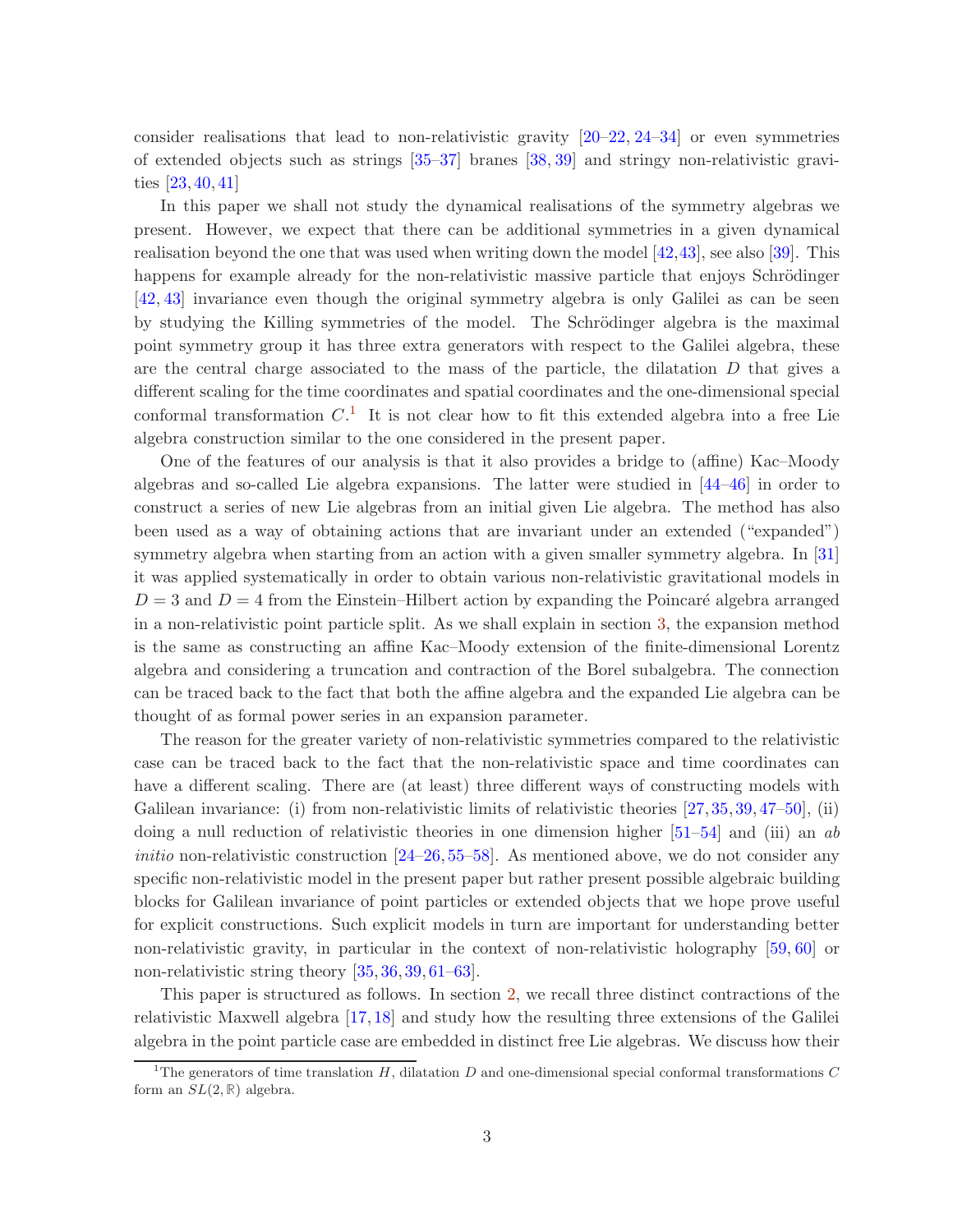quotients give rise to known algebras. Section [3](#page-11-0) is devoted to studying a particularly interesting case that has recently attracted attention in connection with non-relativistic gravity [\[20](#page-18-5)[–22,](#page-18-7)[31–](#page-19-10) [34\]](#page-19-0) and we show that this algebra can actually be obtained as a truncation of an affine Kac– Moody algebra. In section [4,](#page-15-0) we generalise from the Galilei algebra of point particles to that of extended p-branes. Focussing our attention on one particular embedding in a free Lie algebra we recover known central and non-central extensions of the string Galilei algebra of [\[37\]](#page-19-2).

### Acknowledgements

We acknowledge discussions with Luis Avilés, Andrea Barducci, Eric Bergshoeff, Roberto Casalbuoni, Jaume Gomis, Tomas Ort´ın, Patricio Salgado-Rebolledo and Jakob Salzer. AK gratefully acknowledges the hospitality of the University of Barcelona and of Chalmers University of Technology, and JG and JP the hospitality of the Albert Einstein Institute. JG has been supported in part by MINECO FPA2016-76005-C2-1-P and Consolider CPAN, and by the Spanish government (MINECO/FEDER) under project MDM-2014-0369 of ICCUB (Unidad de Excelencia María de Maeztu). JP has been supported by the Swedish Research Council, project no. 2015-04268.

## <span id="page-3-0"></span>2 Galilean free Lie algebras

We consider the question of embedding Galilean algebras in free Lie algebras in a fashion similar to the embedding of the (supersymmetric) Maxwell algebra in a free Lie (super)algebra [\[5,](#page-17-4) [15\]](#page-18-0). Before considering the construction of the free Lie algebra, we first study the different (unextended) Galilean algebras that can arise in an electro-magnetic context.

### <span id="page-3-1"></span>2.1 Galilei Maxwell algebras

Going back to Le Bellac and Levy-Leblond one can study several limits of the relativistic Maxwell and Lorentz equations that lead to different forms of non-relativistic systems. In the original paper [\[17\]](#page-18-2), two different forms of Galilean electromagnetisms were constructed:

- 1) The magnetic Galilean Maxwell equations, where the non-relativistic limit was taken with the magnetic field much larger than the electric field.
- 2) The electric Galilean Maxwell equations, where the limit was taken with the electric field much larger than the magnetic one.

One could also consider a third case:

3) The pulse/shockwave Galilean Maxwell equations, where the limit is taken with the electric field and magnetic field large and of equal modulus.

This last case has also appeared in a recent study [\[18\]](#page-18-4) of contractions of the Maxwell algebra. The Maxwell algebra  $[2]$  is a tensorial extension of the Poincaré algebra of the form  $[P_a, P_b] = Z_{ab}$  with a new anti-symmetric Lorentz tensor generator  $Z_{ab}$  that is associated with a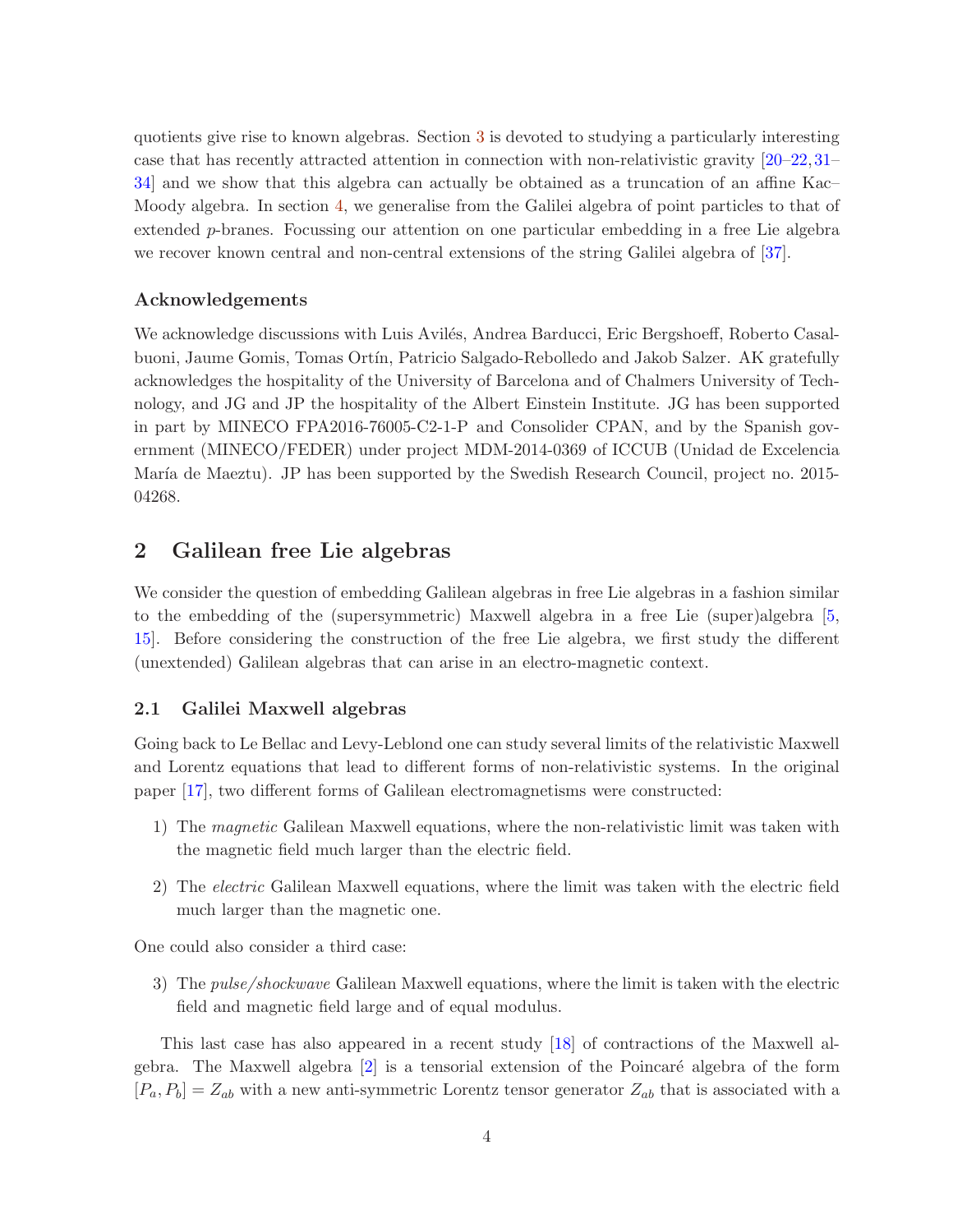constant electro-magnetic field. This algebra and its realisations have been further studied, see for example  $[4, 5]$  $[4, 5]$ .

The magnetic limit of the Maxwell algebra in D space-time dimensions can be obtained by considering the generators

<span id="page-4-3"></span><span id="page-4-1"></span>
$$
\tilde{M}_{ij} = M_{ij}, \qquad \tilde{G}_i = \frac{1}{\omega} M_{i0}, \n\tilde{H} = \omega P_0, \qquad \tilde{P}_i = P_i, \n\tilde{Z}_{ij} = Z_{ij}, \qquad \tilde{Z}_i = \omega Z_{0i}
$$
\n(2.1)

and sending  $\omega \to \infty$ . In order to keep the notation light, we shall henceforth drop the tildes on the generators after contraction. Our indexing notation above is such that the spatial indices  $i$ run from 1 to  $D-1$ . We refer to  $M_{ij}$  as the spatial rotations,  $G_i$  as the boost generators, H as the Hamiltonian,  $P_i$  as the spatial (transverse) translations,  $Z_{ij}$  as the magnetic field and  $Z_i$  as the electric field. The algebra obtained from the relativistic Maxwell algebra after the magnetic contraction above  $is^2$  $is^2$ 

$$
[G_i, P_j] = 0, \t [M_{ij}, P_k] = 2\delta_{k[j} P_{i]}, \t [G_i, Z_j] = -Z_{ij},
$$
  
\n
$$
[H, G_i] = P_i, \t [M_{ij}, G_k] = 2\delta_{k[j} G_{i]}, \t [P_i, P_j] = Z_{ij},
$$
  
\n
$$
[H, P_i] = Z_i, \t [M_{ij}, Z_k] = 2\delta_{k[j} Z_{i]}, \t [G_k, Z_{ij}] = 0,
$$
  
\n
$$
[G_i, G_j] = 0, \t [M_{ij}, Z_{kl}] = -4\delta_{[i[l} Z_{k]j]}.
$$
\n(2.2)

In the terminology of [\[18\]](#page-18-4) this is the  $k = 1$  contraction of the Maxwell algebra, corresponding to a point particle. In section [4,](#page-15-0) we shall consider generalisations to extended objects.

By contrast, the electric Maxwell algebra is (this differs by scaling the magnetic field  $Z_{ij}$  by  $\omega^2$  instead of  $\omega^0$ )

<span id="page-4-2"></span>
$$
[G_i, P_j] = 0, \t [M_{ij}, P_k] = 2\delta_{k[j} P_{i]}, \t [G_i, Z_j] = 0, [H, G_i] = P_i, \t [M_{ij}, G_k] = 2\delta_{k[j} G_{i]}, \t [P_i, P_j] = 0, [H, P_i] = Z_i, \t [M_{ij}, Z_k] = 2\delta_{k[j} Z_{i]}, \t [G_k, Z_{ij}] = 2\delta_{k[i} Z_{j]}, [G_i, G_j] = 0, \t [M_{ij}, Z_{kl}] = -4\delta_{[i[l} Z_{k]j]}.
$$
\n(2.3)

Comparing equations [\(2.2\)](#page-4-1) and [\(2.3\)](#page-4-2) we see that the difference lies in the third columns of equations. For instance in the electric limit  $(2.3)$  the large electric field  $Z_i$  becomes boostinvariant while it is the large magnetic field  $Z_{ij}$  that is boost-invariant in [\(2.2\)](#page-4-1). Moreover, the non-trivial commutator  $[P_i, P_j]$  in  $(2.2)$  is inherited from the Maxwell algebra while it is contracted to zero in the electric case.

We also note that the usual unextended Galilei algebra is obtained from either Maxwell Galilei algebra by setting to zero the electro-magnetic generators  $Z_i$  and  $Z_{ij}$ .

<span id="page-4-0"></span><sup>&</sup>lt;sup>2</sup>We are using the conventions  $[M_{ab}, M_{cd}] = \eta_{bc} M_{ad} + \dots$  and  $[M_{ab}, P_c] = \eta_{bc} P_a - \eta_{ac} P_b$  for the relativistic Poincaré algebra with mostly plus Minkowski metric as in previous work [\[5\]](#page-17-4).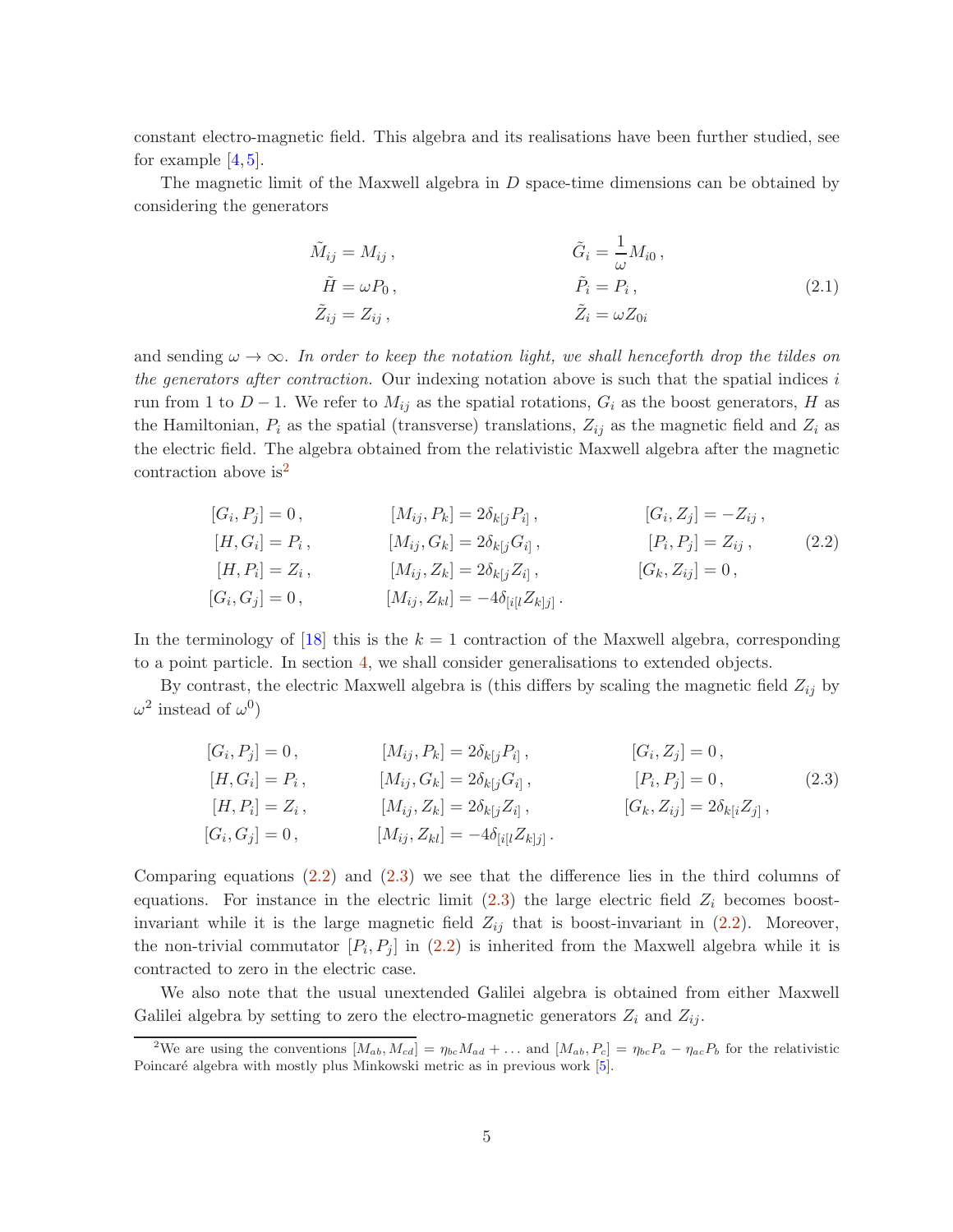In the pulse case the algebra becomes (the scaling for  $Z_{ij}$  is with  $\omega$  in this case, so that the electric and magnetic fields scale in the same way) [\[18\]](#page-18-4)

<span id="page-5-1"></span>
$$
[G_i, P_j] = 0, \t [M_{ij}, P_k] = 2\delta_{k[j}P_{i]}, \t [G_i, Z_j] = 0, [H, G_i] = P_i, \t [M_{ij}, G_k] = 2\delta_{k[j}G_{i]}, \t [P_i, P_j] = 0, [H, P_i] = Z_i, \t [M_{ij}, Z_k] = 2\delta_{k[j}Z_{i]}, \t [G_k, Z_{ij}] = 0, [G_i, G_j] = 0, \t [M_{ij}, Z_{kl}] = -4\delta_{[i[l]}Z_{k|j]}.
$$
\n(2.4)

Comparing this to  $(2.2)$  and  $(2.3)$  we see that both the large electric and magnetic field generators have become boost invariant and that the magnetic field generator is not generated by the commutator of two translations anymore.

We note that the pulse algebra  $(2.4)$  can be obtained from a further contraction of either  $(2.2)$ or [\(2.3\)](#page-4-2) by scaling  $Z_{ij}$  appropriately such that the overall scaling of  $Z_{ij}$  and  $Z_i$  match.

#### <span id="page-5-0"></span>2.2 Free Lie algebra embedding

Similar to the embedding of the Maxwell algebra in a free Lie algebra [\[5\]](#page-17-4), one has to find a consistent grading of the generators. In the Maxwell case one could take the grading where the Lorentz generators  $M_{ab}$  had a level  $\ell = 0$ , the translation generators  $P_a$  were at level  $\ell = 1$  and the tensor generator  $Z_{ab}$  then consistently at level  $\ell = 2$ . As we shall see, there is no unique choice that works for all non-relativistic limits once extensions are taken into account.

While the ordinary Galilei algebra can be constructed as a contraction of the Poincaré algebra using the first two lines of  $(2.1)$ , it is not directly possible to construct a free Lie algebra extension of the Galilei algebra from a contraction of the free Lie algebra extension Maxwell<sub>∞</sub> of the Poincaré algebra studied in  $[5]$ . This can already be anticipated from investigations in  $[30, 64-67]$  $[30, 64-67]$  $[30, 64-67]$  where it was necessary to extend the Poincaré or Maxwell algebra by additional abelian factors to obtain the correct contraction. We shall see below that one can obtain the different non-relativistic algebras  $(2.2)$ – $(2.4)$  by starting from different free Lie algebras with different level assignments.

In view of extensions of the Galilei algebra studied in [\[3\]](#page-17-2), different level assignments appears more appropriate for embedding the various Galilean algebras in free Lie algebras. For instance, we might want to allow a non-trivial (central)<sup>[3](#page-5-2)</sup> extension

$$
[G_i, G_j] = S_{ij} = -S_{ji}.
$$
\n(2.5)

Leaving the boost generators at  $\ell = 0$  would also extend the  $\ell = 0$  algebra and thus not all extensions are captured by the free Lie algebra. In other words, we only would like to keep the rotation generator  $M_{ij}$  at  $\ell = 0$  and move all other generators to positive levels. The simplest choice is to put the Hamiltonian H and the boost generator  $G_i$  at  $\ell = 1$  with all other level assignments induced by the structure of the algebra. This works well for the magnetic case [\(2.2\)](#page-4-1)

<span id="page-5-2"></span><sup>&</sup>lt;sup>3</sup>This extension is not strictly central in that  $S_{ij}$  is a tensor under rotations but it commutes with all generators besides the rotation generators.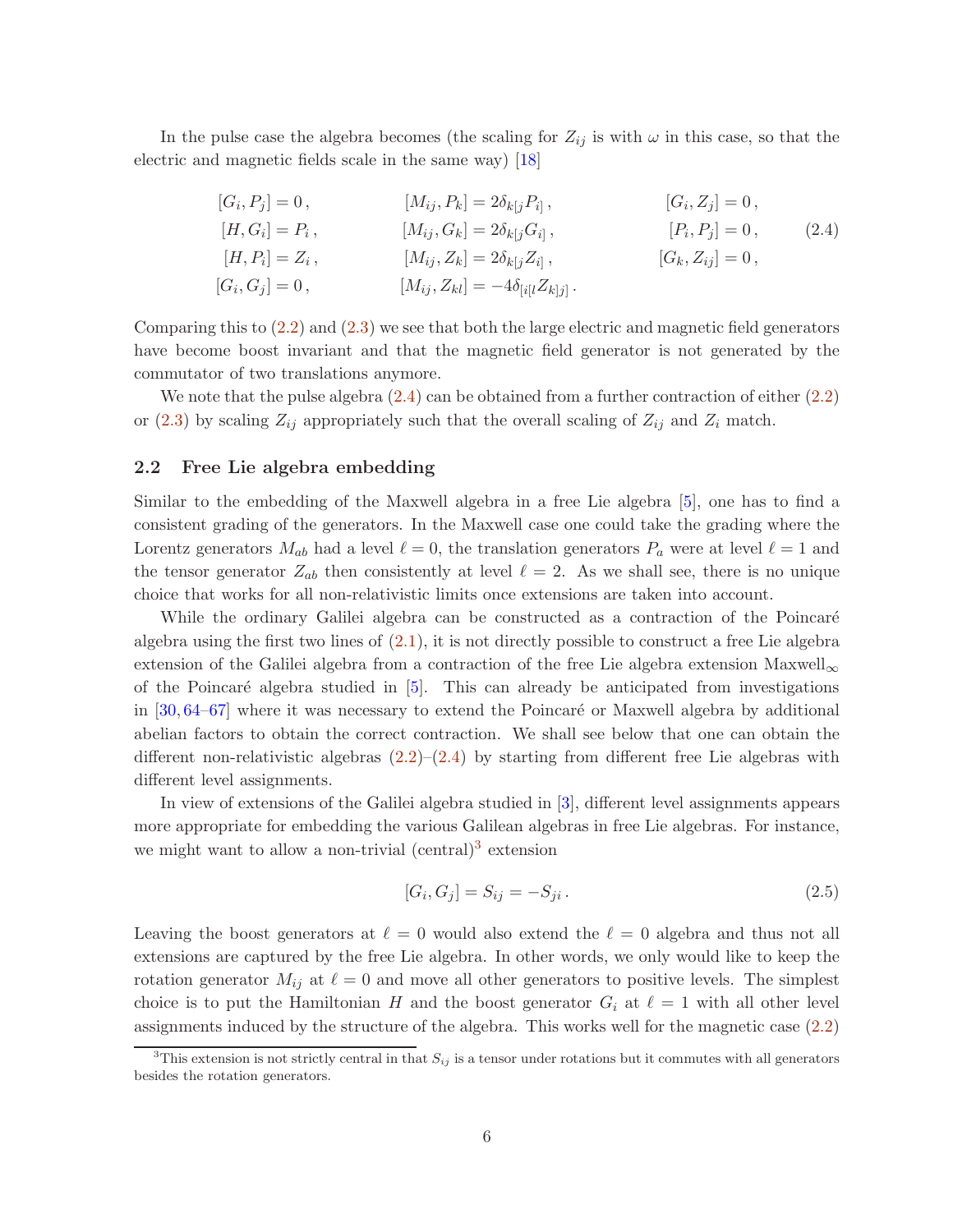|       | $\ell=0$ | $\ell=1$ | $\ell=2$ | $\ell=3$             | $\ell=4$        | $\cdots$ |
|-------|----------|----------|----------|----------------------|-----------------|----------|
| $m=0$ | $M_{ij}$ | $G_i$    | $S_{ij}$ | $Y_{ij,k}$           |                 | $\cdots$ |
| $m=1$ |          | Н        | $P_i$    | $B_{ij}$ , $Z_{i,j}$ | $+2$<br>$- + +$ | $\cdots$ |
| $m=2$ |          |          |          | $Z_i$                | $\Box$ + 2H     | $\cdots$ |
| $m=3$ |          |          |          |                      |                 | $\cdots$ |

<span id="page-6-0"></span>Table 1: The free Lie algebra extension of the magnetic Galilei Maxwell algebra, generated by  $G_i$  and H (together with the rotation generators  $M_{ij}$ ) One of the two Young tableaux with two boxes in one column at  $(\ell,m)=(4,2)$  corresponds to the magnetic field generator  $Z_{ij}$ .

while for the electric case [\(2.3\)](#page-4-2) one has to be careful in the case of the magnetic field  $Z_{ij}$  that is not produced by any commutator—its level is fixed by the commutation relations [\(2.3\)](#page-4-2). The fact that the spatial rotations are considered at level zero is in agreement with the Eilenberg– Chevalley cohomology calculation done in [\[3\]](#page-17-2).

An additional feature that we can use for the non-relativistic free Lie algebras is that there are two 'types' of generators H and  $G_i$  at  $\ell = 1$  and we can introduce another (abelian) label that discriminates them and produces a second grading on the free Lie algebra. We shall call this label m and  $G_i$  is given  $m = 0$  while H is given  $m = 1$ , so that the m counts basically the number of zero (time) indices compared to the relativistic case.

### 2.2.1 Magnetic Galilei Maxwell algebra

As indicated above we consider the free Lie algebra based on the generators H and  $G_i$  at  $\ell = 1$ that transform under the spatial rotation group. We also assign  $m = 0$  to  $G_i$  and  $m = 1$  to H. The resulting free Lie algebra is shown in Table  $1$  for any space-time dimension  $D$ , where we also included the rotation generators  $M_{ij}$  at  $\ell = 0$  and the Young tableaux are those of  $\mathfrak{gl}(D-1)$ , *i.e.*, they contain traces when viewed as tensors of the rotation algebra  $\mathfrak{so}(D-1)$ .

The table can be obtained by the algorithm described in  $[5, 15, 68]$  $[5, 15, 68]$  $[5, 15, 68]$  $[5, 15, 68]$  and the level m can be incorporated as an additional abelian charge. As the free Lie algebra is completely generated by everything at  $\ell = 1$ , this means that we could refer to  $\ell$  as the principal grading of the free Lie algebra such that  $\ell$  counts how many commutators of the generating elements have been taken.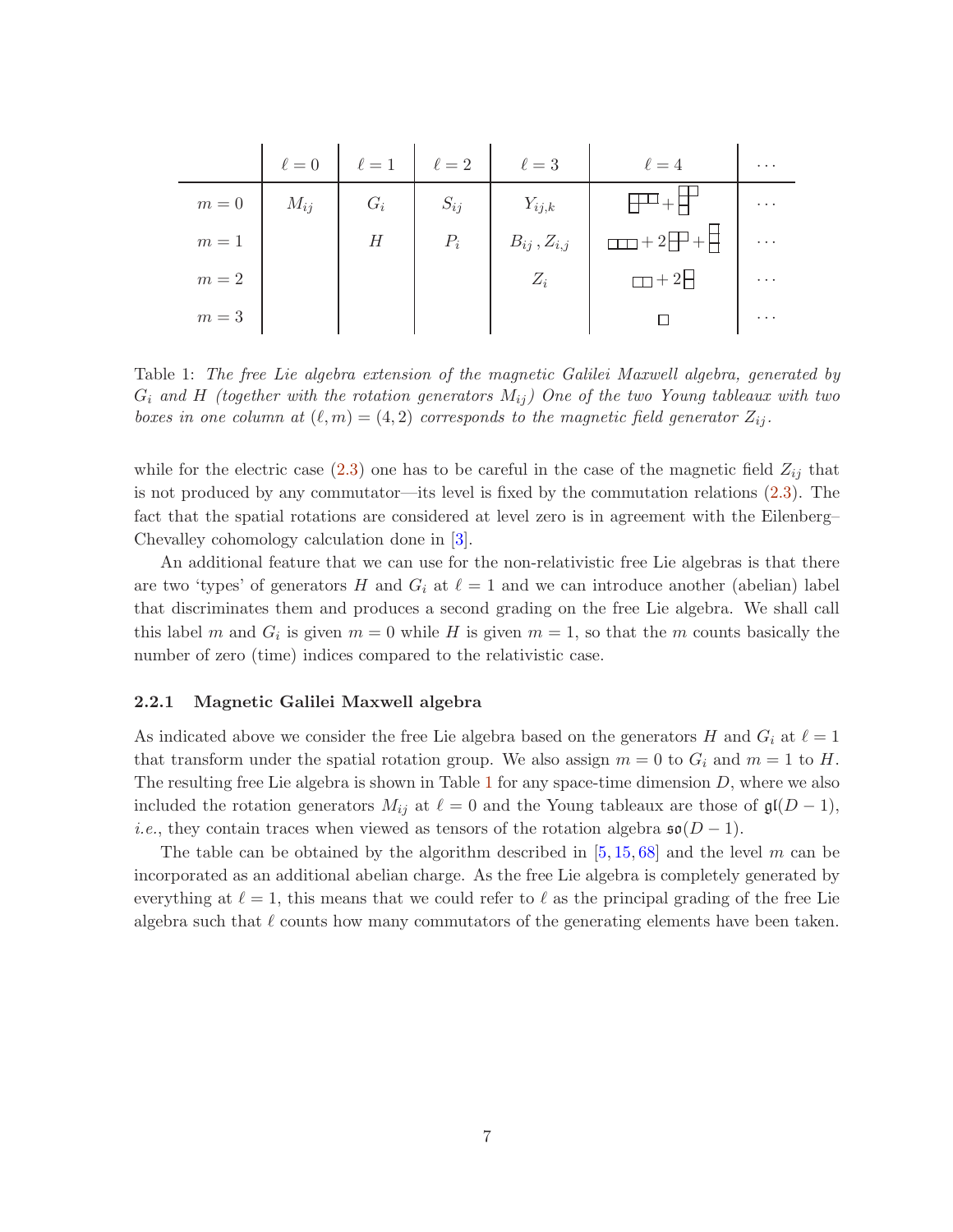The free Lie algebra structure entails for example the following commutators of the basic generators:

$$
\ell = 1: \t\t H, \t\t G_i. \t\t (2.6a)
$$

$$
\ell = 2: \t P_i = [H, G_i], \t S_{ij} = [G_i, G_j]. \t (2.6b)
$$
  

$$
\ell = 3: \t Z_i = [H, P_i], \t B_{ij} = [H, S_{ij}], \t (2.6c)
$$

<span id="page-7-0"></span>
$$
Z_{i,j} + \frac{1}{2}B_{ij} = [G_i, P_j], \qquad Y_{ij,k} = [S_{ij}, G_k]. \qquad (2.6c)
$$

$$
\ell = 4: \qquad Z_{ij} = [P_i, P_j], \qquad \dots \qquad (2.6d)
$$

The notation we use here and elsewhere is that groups of indices enclosed between commas are antisymmetric and belong to one column of a Young tableaux while a comma indicates the beginning of a new column with the associated Young irreducibility constraint. The translation to Young tableaux then is for instance

<span id="page-7-1"></span>
$$
Z_{ij} \leftrightarrow \boxed{\phantom{0}}\,, \qquad Z_{i,j} \leftrightarrow \boxed{\phantom{0}}\,, \qquad Y_{ij,k} \leftrightarrow \boxed{\phantom{0}}\,. \tag{2.7}
$$

The corresponding tensor symmetries are therefore

$$
Z_{ij} = -Z_{ji}
$$
,  $Z_{i,j} = Z_{j,i}$ ,  $Y_{ij,k} = -Y_{ji,k}$  and the hook constraint  $Y_{[ij,k]} = 0$ . (2.8)

At  $\ell = 4$  in [\(2.6d\)](#page-7-0) we have only shown the commutator of the translation generators  $\tilde{P}_i$  giving the magnetic field generator  $Z_{ij} = -Z_{ji}$ .

We note that the Jacobi identity fixes the anti-symmetric part in  $[G_i, P_j]$  via

$$
[G_{[i}, P_{j]}] = [G_{[i}, [H, G_{j]}]] = [[G_{[i}, H], G_{j]}] + [H, [G_{i}, G_{j}]] = -[G_{[i}, [H, G_{j]}]] + B_{ij}.
$$
 (2.9)

We can connect this free Lie algebra to the magnetic Galilei Maxwell algebra  $(2.2)$  by setting  $S_{ij} = B_{ij} = Z_{i,j} = Y_{ij,k} = 0$  and keeping only the electric field generator  $Z_i$  at  $\ell = 3$  and the magnetic field generator  $Z_{ij}$  at  $\ell = 4$ . These restrictions at higher levels generate an infinitedimensional ideal and therefore we can take the quotient of the Galilei free Lie algebra by this ideal. The commutation relations agree in the corresponding quotient. We will further discuss such truncations in section [2.3.](#page-9-0)

#### 2.2.2 Electric Galilei Maxwell algebra

The electric Galilei Maxwell algebra does not fit directly into the same framework. We rather have to consider a different grading and even an enlarged set of generators of the free Lie algebra. This can be seen by looking at equation [\(2.3\)](#page-4-2) and noticing that the magnetic field generators  $Z_{ij}$  does not arise on the right-hand side of any commutator. Keeping  $G_i$  and H at level  $\ell = 1$ leads to  $\ell = 3$  for the electric field generator  $Z_i$  as before. Therefore the consistency of the last commutator in the third column of  $(2.3)$  requires putting the magnetic field generators  $Z_{ij}$  at level  $\ell = 2$ —and it should appear as a new and independent generator of the free Lie algebra.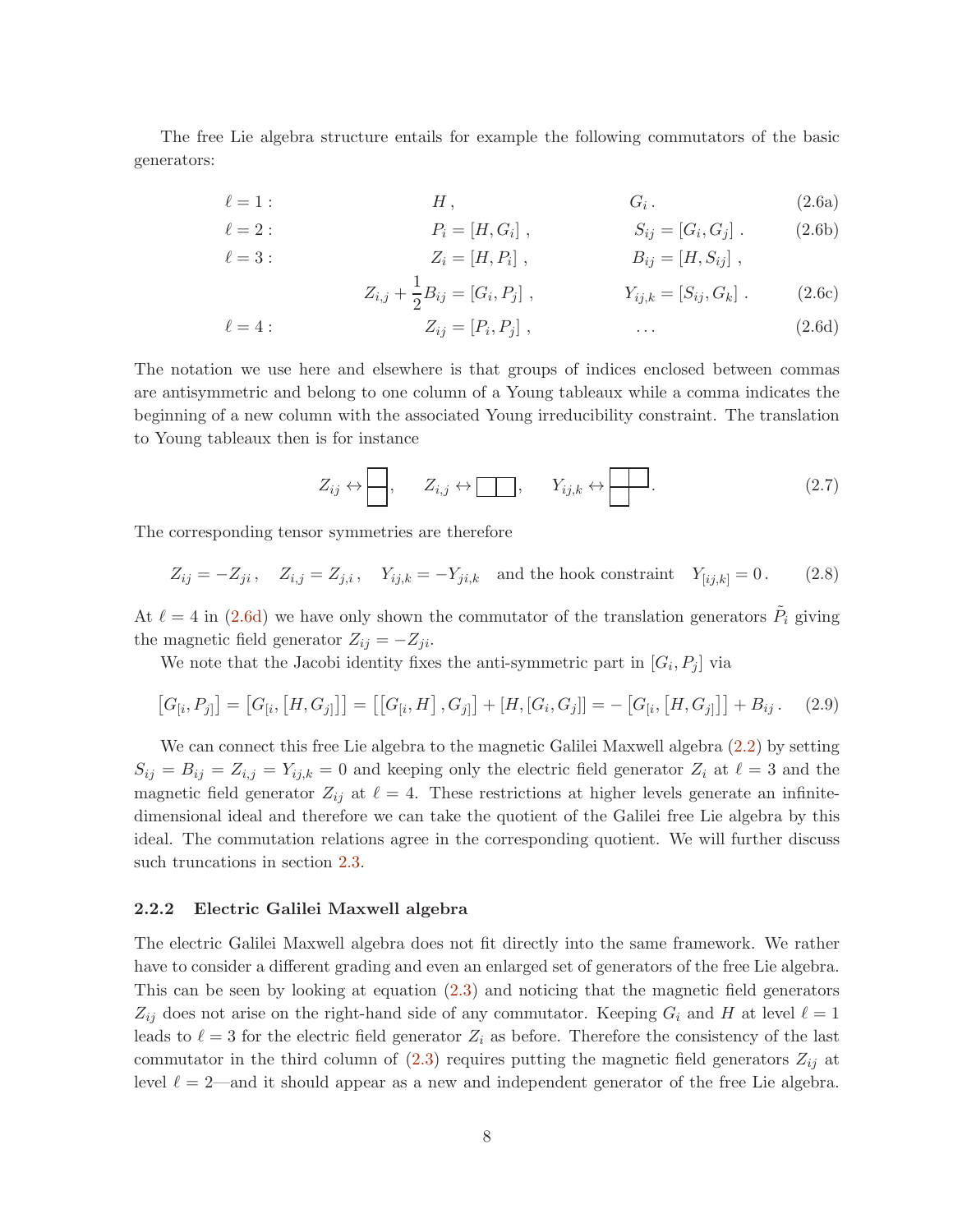Such a construction is possible if  $\ell$  is not the principal grading as in the preceding section. Let us discuss this in a bit more generality.

Let us denote by  $X = (X_1, \ldots, X_n)$  the generating elements of the free Lie algebra  $f(X)$ . The principal grading assigns level  $\ell = 1$  to each of them and keeps track of how many times the generating elements X appear in a multiple commutator, *i.e.* level  $\ell$  denotes an  $\ell$ -fold commutator of the  $X_i$ . This is only one possibility of grading a free Lie algebra with a given set of generators. The most general grading is obtained by keeping also track of which of the  $X_i$ appears in a multiple commutator and this is captured for instance by formula  $(A.8)$  in [\[5\]](#page-17-4).

The electric Galilei Maxwell algebra [\(2.3\)](#page-4-2) requires the use of a different grading by assigning  $\ell = 2$  to the magnetic field generators  $Z_{ij}$ . In other words, we are considering the free Lie algebra on the generators

$$
X = \{ \underbrace{G_i}_{\ell=1}, \underbrace{Z_{ij}}_{\ell=2} \},
$$
\n(2.10)

where we have indicated the new  $\ell$  level assignments. We denote the corresponding spaces of the generating set of the free Lie algebra by

$$
\mathfrak{x}_1 = \left\langle G_i, \tilde{H} \right\rangle \quad \mathfrak{x}_2 = \left\langle Z_{ij} \right\rangle \,. \tag{2.11}
$$

The free Lie algebra  $f(X)$  then still is graded as  $f(X) = \bigoplus_{\ell > 0} f_{\ell}$  but the recursive algorithm obtained from specialising  $(A.8)$  in  $[5]$  is different. It becomes

$$
\begin{aligned}\n\mathfrak{f}_1 &= \mathfrak{x}_1, \\
\mathfrak{f}_2 &= \wedge^2 \mathfrak{f}_1 \oplus \mathfrak{x}_2, \\
\mathfrak{f}_3 &= \mathfrak{f}_2 \otimes \mathfrak{f}_1 \ominus \wedge^3 \mathfrak{f}_1, \\
\mathfrak{f}_4 &= (\mathfrak{f}_3 \otimes \mathfrak{f}_1 \oplus \wedge^2 \mathfrak{f}_2) \ominus \mathfrak{f}_2 \otimes \wedge^2 \mathfrak{f}_1 \oplus \wedge^4 \mathfrak{f}_1, \\
\mathfrak{f}_5 &= (\mathfrak{f}_1 \otimes \mathfrak{f}_4 \oplus \mathfrak{f}_2 \otimes \mathfrak{f}_3) \ominus (\mathfrak{f}_3 \otimes \wedge^2 \mathfrak{f}_1 \oplus \mathfrak{f}_1 \otimes \wedge^2 \mathfrak{f}_2) \oplus \mathfrak{f}_2 \otimes \wedge^3 \mathfrak{f}_1 \ominus \wedge^5 \mathfrak{f}_1,\n\end{aligned} \tag{2.12}
$$

where the difference compared to the usual recursive algorithm is that now we have an extra piece from the additional generators  $Z_{ij}$  contained in  $\mathfrak{x}_2$  contributing to  $\mathfrak{f}_2$ .

Applying this formula, we obtain table [2](#page-9-1) where we have also introduced the additional  $m$ degree that distinguishes H and  $G_i$  and we have assigned m-degree  $m = 2$  to  $Z_{ij}$ . Note that at level  $(\ell,m) = (3,2)$  we have two vectors: one associated to the Young tableau with one box and one associated to the trace part of the hook when decomposed into representations of  $\mathfrak{so}(D-1)$ . If we want to recover the electric generator, we should impose

$$
[G_k, Z_{ij}] - 2\delta_{k[i}[H, P_{j]}] = 0
$$
\n(2.13)

in such a way we only have one vector that we can call  $Z_i$ . In this way we get the electric Galilei Maxwell algebra, if we also factor out the ideal generated by  $S_{ij}$ , everything else at  $\ell = 3$  and  $[Z_{ij}, Z_{kl}]$  at  $(\ell, m) = (4, 4)$ .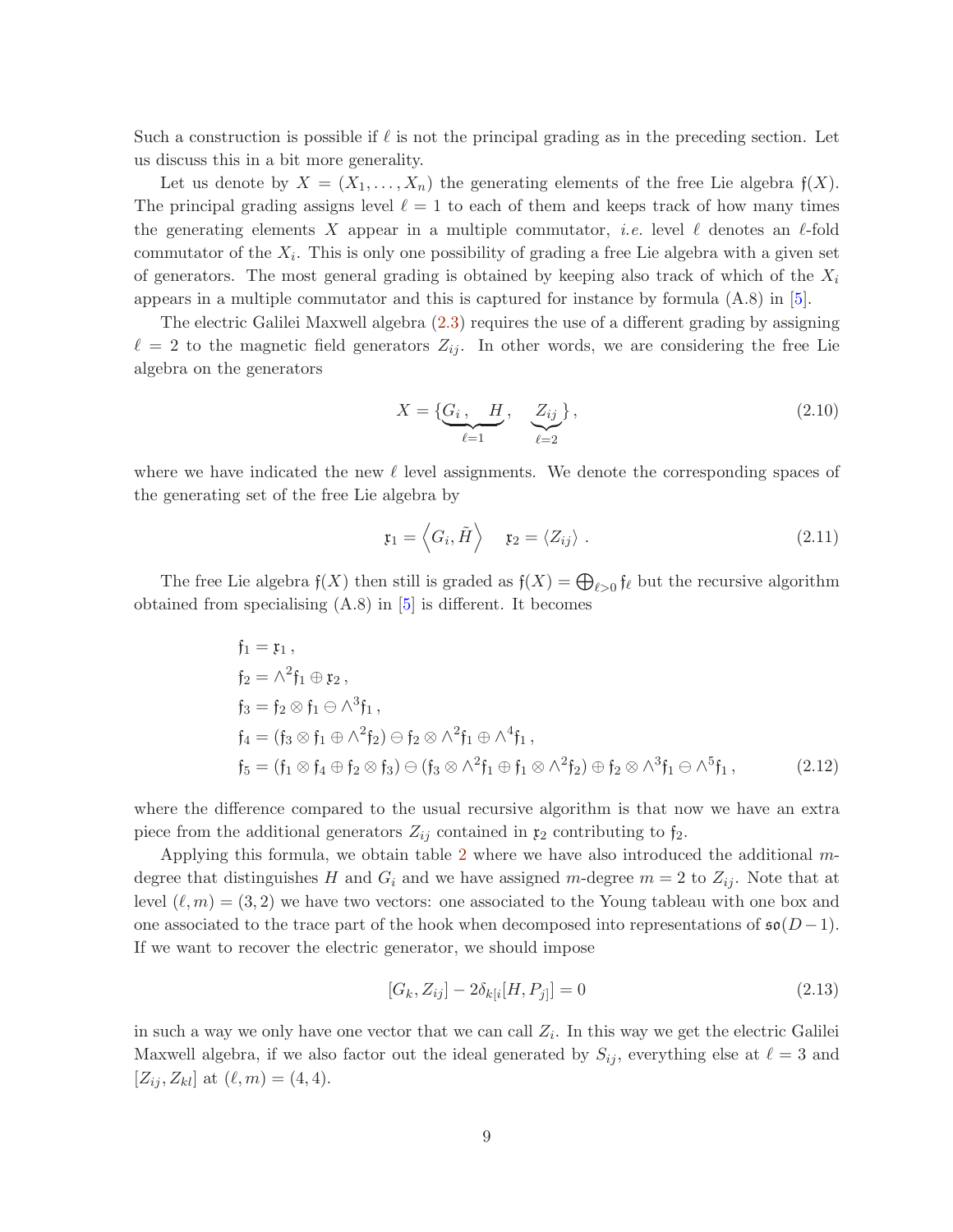|         |          | $\ell = 0$ $\ell = 1$ $\ell = 2$ |          | $\ell=3$                    | $\ell=4$                                                                       | $\cdots$ |
|---------|----------|----------------------------------|----------|-----------------------------|--------------------------------------------------------------------------------|----------|
| $m=0\,$ | $M_{ij}$ | $G_i$                            | $S_{ij}$ | $Y_{ij,k}$                  |                                                                                | $\cdots$ |
| $m=1$   |          | H                                | $P_i$    | $B_{ij}$ , $Z_{i,j}$        | $\Box$ + 2 $\Box$ + $\Box$                                                     | $\cdots$ |
| $m=2$   |          |                                  | $Z_{ij}$ | $\Box + \Box + \Box + \Box$ | $\boxed{\Box} + 2 \boxed{+} + \boxed{+} + \boxed{+} + 2 \boxed{+} + \boxed{+}$ | $\cdots$ |
| $m=3$   |          |                                  |          |                             | $\Box$ + 2 + 2 + 2 +                                                           | $\cdots$ |
| $m=4$   |          |                                  |          |                             |                                                                                | $\cdots$ |

<span id="page-9-1"></span>Table 2: The free Lie algebra extension of the electric Maxwell Galilei algebra, generated by  $G_i$ , H and  $Z_{ij}$  (together with the rotation generators  $M_{ij}$ ). The electric field generator  $Z_i$  corresponds to a linear combination of the single box and the traceless part of the hook Young tableau at  $(\ell,m) = (3,2).$ 

The extended Maxwell exotic Bargmann algebra was already investigated in [\[30\]](#page-19-12) in  $D = 2+1$ dimensions and our analysis is in agreement with the results there when specialising to  $D = 2+1$ , see Eq. (3.25) in [\[30\]](#page-19-12). In this case one can also simplify the calculation by using  $Z_{ij} = \epsilon_{ij}Z$ where  $Z$  is only a (pseudo-)scalar.

#### 2.2.3 Pulse Galilei Maxwell algebra

The pulse Galilei Maxwell algebra in [\(2.4\)](#page-5-1) can also be obtained from the same free Lie algebra as the electric Galilei Maxwell algebra, generated by  $G_i$ , H and  $Z_{ij}$ , by factoring out the ideal generated by  $S_{ij}$ , everything at  $\ell = 3$  and  $[Z_{ij}, Z_{kl}]$  at  $(\ell, m) = (4, 4)$ . One can see that it is better to include  $Z_{ij}$  as an independent generator as it does not appear on the right-hand side of any commutator in  $(2.4)$ . In addition it commutes with all generators of  $(2.4)$  except for the rotation generators.

#### <span id="page-9-0"></span>2.3 Truncations

By factoring out various ideals of the Galilei free Lie algebras one can obtain as quotients the ordinary Galilei algebra, the electric and magnetic Galilei Maxwell algebras, but also other extensions of the Galilei algebra that have appeared in the literature. If we set  $S_{ij} = 0$ , then we have to set  $Y_{ij,k} = B_{ij} = 0$  as well, since these generators can be reached by acting on  $S_{ij}$  with  $G_i$  and H, respectively. Furthermore, not only  $Y_{ij,k}$  has to be set to zero, but also any other generator at  $\ell \geq 2$  and  $m = 0$ . In the magnetic case (the free Lie algebra generated by only  $G_i$ and H) we are then left with  $Z_{i,j}$  and  $Z_i$  at  $\ell = 3$ . Keeping only  $Z_i$  and setting  $Z_{i,j}$  to zero gives the magnetic Galilei Maxwell algebra as we have discussed. Keeping instead only the trace of  $Z_{i,j}$  and setting  $Z_i$  to zero gives the central Bargmann extension of the Galilei algebra.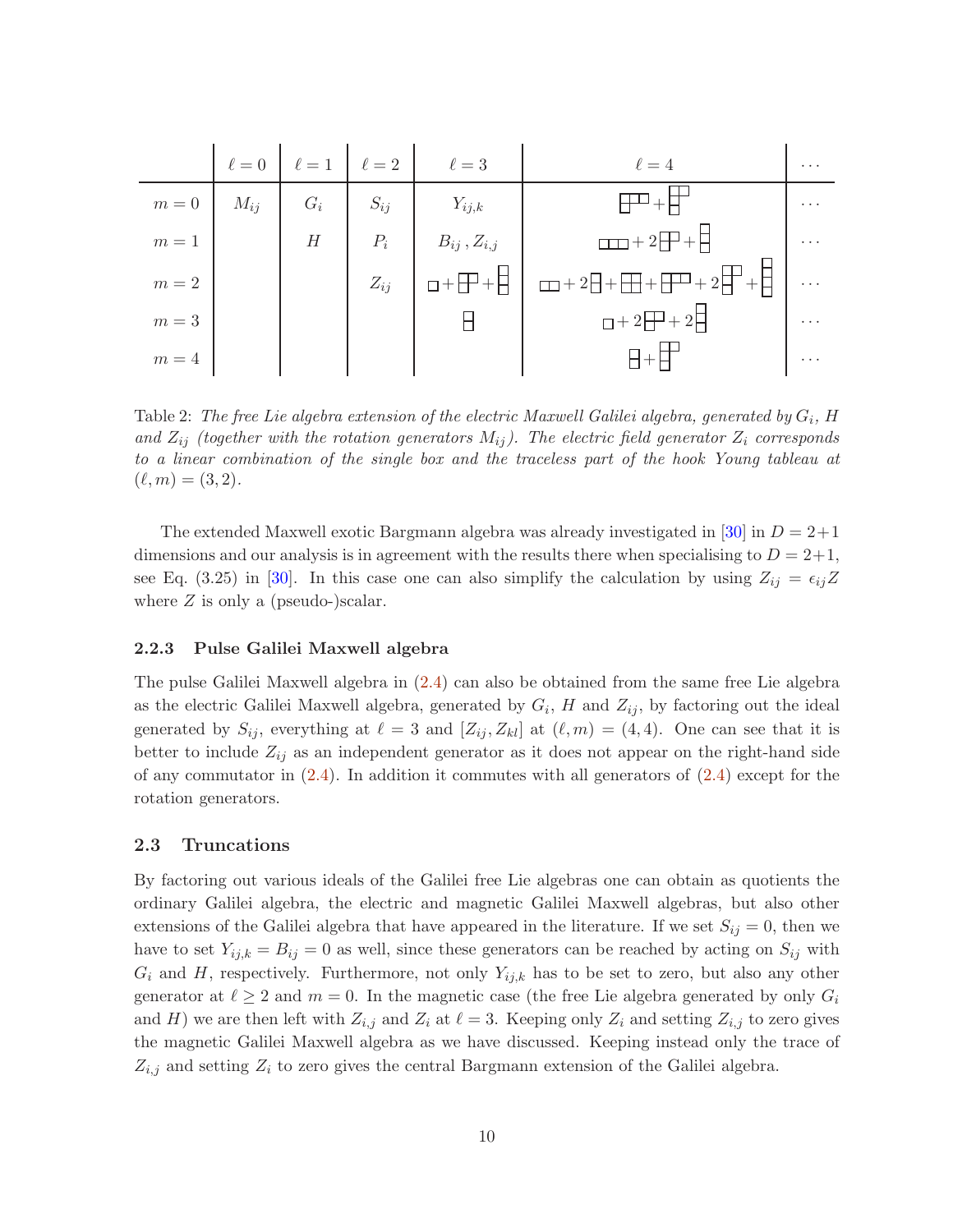We now consider the possibility of keeping  $S_{ij}$  in the magnetic case. If we then still set to zero everything but the traces  $B_i \sim \delta^{jk} Y_{ij,k}$  and  $N \sim \delta^{ij} Z_{i,j}$  at  $\ell = 3$  then we get an extension of the Bargmann algebra, where the subalgebra at  $m = 0$  alternates between two- and one-forms:  $M_{ij}, G_i, S_{ij}, B_i$  for  $\ell = 0, 1, 2, 3$ . Similarly, the  $m = 1$  subspace alternates between singlets and one-forms: H,  $P_i$ , N for  $\ell = 1, 2, 3$ . We can continue the alternating sequence at  $m = 1$  to  $\ell = 4$ by including  $T_i = [N, G_i]$  and setting everything else at  $\ell = 4$  to zero, as well as everything at higher levels  $\ell$ . We then obtain a Lie algebra with the following nonzero commutation relations (not involving rotations):

$$
[H, G_i] = P_i, \tag{2.14a}
$$

$$
[P_i, G_j] = \delta_{ij} N , \qquad (2.14b)
$$

$$
[N, G_i] = T_i, \qquad (2.14c)
$$

$$
[H, B_i] = T_i, \tag{2.14d}
$$

$$
[S_{ij}, P_k] = 2\delta_{k[i}T_{j]}, \qquad (2.14e)
$$

$$
[G_i, G_j] = -S_{ij}, \t\t(2.14f)
$$

$$
[S_{ij}, G_k] = 2\delta_{k[i}B_{j]}.
$$
\n
$$
(2.14g)
$$

This Lie algebra has recently been considered as underlying Newton gravity in the same way as the Poincaré algebra underlies general relativity  $[20]$ . By subsequently factoring out the appropriate ideals, this alternating pattern can be continued to an arbitrary number of diagonal levels, and also to infinity. The algebra in [\[20\]](#page-18-5) was extended to  $(\ell, m) = (4, 0)$  and  $(\ell, m) = (5, 1)$ in [\[21\]](#page-18-11) (for  $D = 3$ , in order to construct a corresponding Chern–Simons action) and to infinity in [\[22\]](#page-18-7). These algebras are shown in table [3,](#page-10-0) where we have introduced a new "diagonal" grading, given by  $n = \ell - m$ , and in table [4.](#page-11-1)

|       |          |         | $\ell=0$ $\ell=1$ $\ell=2$ $\ell=3$ $\ell=4$ $\ell=5$ |       |            |          | $\cdots$ |
|-------|----------|---------|-------------------------------------------------------|-------|------------|----------|----------|
| $m=0$ | $M_{ij}$ | $G_{i}$ | $S_{ij}$                                              |       | $Z_{ij}$ . | $\cdots$ | $\cdots$ |
| $m=1$ |          |         |                                                       |       |            |          | $\cdots$ |
|       |          |         |                                                       | $n=1$ | $n=2$      | $n=3$    |          |

<span id="page-10-0"></span>Table 3: The extension of the algebra in  $(20)$  with one more diagonal level  $(21)$ .

We can thus obtain the algebra in [\[22\]](#page-18-7) by factoring out infinitely many ideals of the free Lie algebra extension of the Galilei Maxwell algebra, but these ideals have to be determined recursively level by level such that we are left with only the desired generators. In the next section we will see that the algebra can also be obtained more directly by factoring out only one ideal, corresponding to one of the Serre relations in an affine Kac–Moody algebra, and then performing a contraction.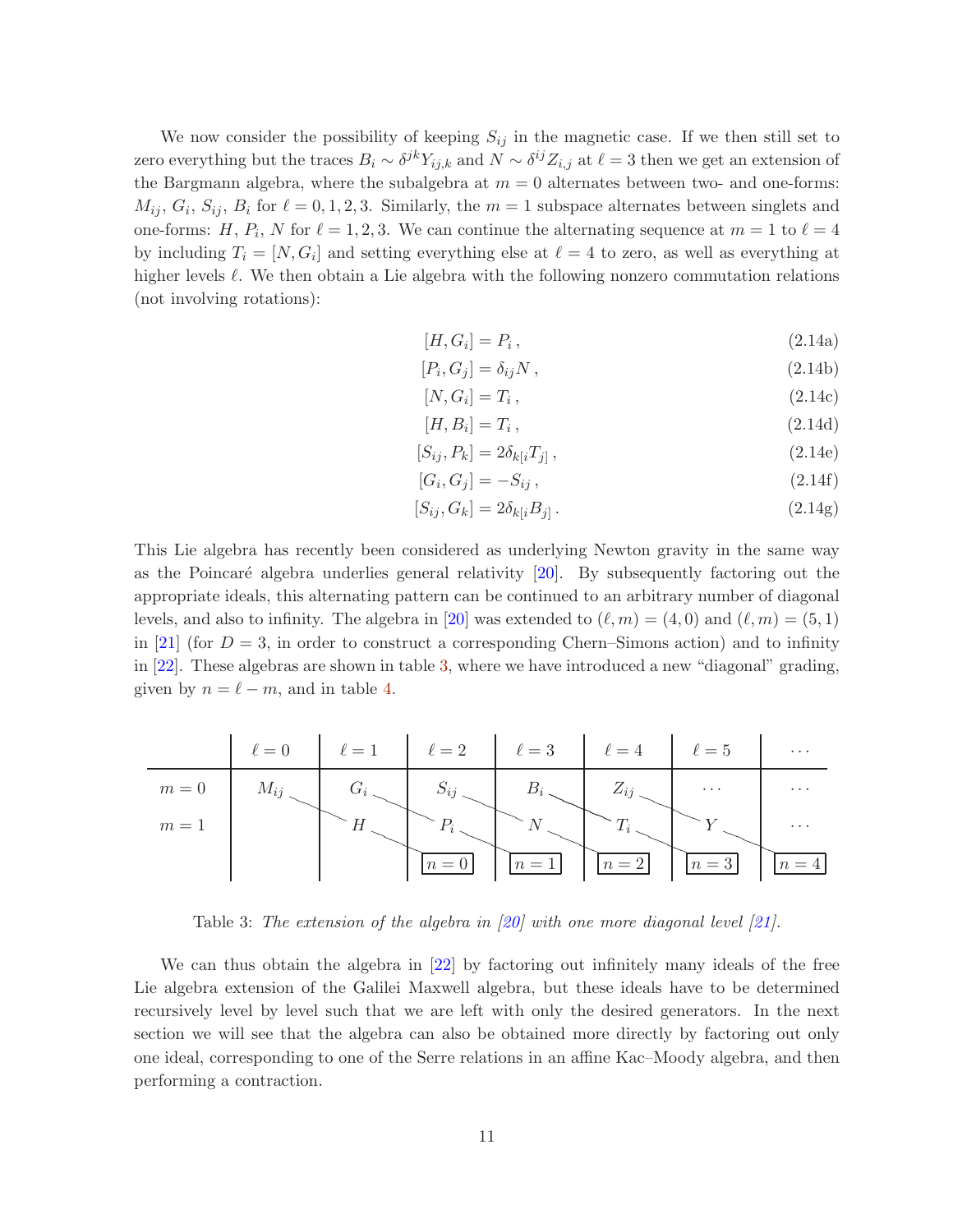|                                                                                                                                                                                                                                                                                                               | $\ell = 0$ $\ell = 1$ $\ell = 2$ $\ell = 3$ $\ell = 4$ $\ell = 5$                                                                                                                                                 |  |  |                                   |
|---------------------------------------------------------------------------------------------------------------------------------------------------------------------------------------------------------------------------------------------------------------------------------------------------------------|-------------------------------------------------------------------------------------------------------------------------------------------------------------------------------------------------------------------|--|--|-----------------------------------|
| $m = 0$ $J_{ij}^{(0)}$ $B_i^{(0)}$ $J_{ij}^{(1)}$ $B_i^{(1)}$ $J_{ij}^{(2)}$ $J_{ij}^{(3)}$ $J_{ij}^{(4)}$ $J_{ij}^{(5)}$ $J_{ij}^{(6)}$ $J_{ij}^{(7)}$ $J_{ij}^{(8)}$ $J_{ij}^{(9)}$ $J_{ij}^{(1)}$ $J_{ij}^{(2)}$ $J_{ij}^{(3)}$ $J_{ij}^{(4)}$ $J_{ij}^{(5)}$ $J_{ij}^{(6)}$ $J_{ij}^{(7)}$ $J_{ij}^{(8)}$ |                                                                                                                                                                                                                   |  |  | $\sim$ 100 $\sim$ 100 $\sim$      |
|                                                                                                                                                                                                                                                                                                               |                                                                                                                                                                                                                   |  |  | $\mathbb{R}^n$ and $\mathbb{R}^n$ |
|                                                                                                                                                                                                                                                                                                               | $\mathcal{J}_{ab}{}^0 \qquad \qquad \mathcal{P}_a{}^1 \qquad \qquad \mathcal{J}_{ab}{}^2 \qquad \qquad \mathcal{P}_a{}^3 \qquad \qquad \mathcal{J}_{ab}{}^4 \qquad \qquad \mathcal{P}_a{}^5 \qquad \qquad \cdots$ |  |  |                                   |

<span id="page-11-1"></span>Table 4: The generators named as in [\[22\]](#page-18-7) in the first two rows. The generators of the affine algebra are given in the last row, where the superscript is just the level  $\ell$ , and decomposes into those in the rows above under the  $\mathfrak{so}(D-1)$  subalgebra of  $\mathfrak{so}(1, D-1)$ .

## <span id="page-11-0"></span>3 Construction from affine Kac–Moody algebras

Consider the free Lie algebra where the generators  $\mathcal{P}_a$  are vectors under  $\mathfrak{so}(1, D-1)$ . As shown in [\[5\]](#page-17-4) this gives an infinite-dimensional extension of the (relativistic) Maxwell algebra in D dimensions. From the basic generators  $\mathcal{P}_a$  at level  $\ell = 1$  we get

$$
[\mathcal{P}_a, \mathcal{P}_b] = \mathcal{Z}_{ab}, \quad [\mathcal{Z}_{ab}, \mathcal{P}_c] = \mathcal{Y}_{ab,c} \tag{3.1}
$$

at level  $\ell = 2$  and  $\ell = 3$ , respectively. The generator  $\mathcal{Z}_{ab}$  is antisymmetric and  $\mathcal{Y}_{ab,c}$  has the hook symmetry under  $\mathfrak{gl}(D)$ . By splitting the indices according to  $a = (0, i)$  into time and space we get the free Lie algebra extension of the magnetic Galilei Maxwell algebra above generated by the  $\mathfrak{so}(D-1)$  vectors  $G_i$  and scalars H. From this point of view the level m counts how many times the index 0 appears in the tensors. At the first three levels we have explicitly

$$
\ell = 1: \qquad H \leftrightarrow \mathcal{P}_0, \quad G_i \leftrightarrow \mathcal{P}_i \tag{3.2a}
$$

$$
\ell = 2: \qquad P_i \leftrightarrow \mathcal{Z}_{0i} = -\mathcal{Z}_{i0}, \quad S_{ij} \leftrightarrow \mathcal{Z}_{ij} \tag{3.2b}
$$

$$
\ell = 3: \qquad \qquad Z_i \leftrightarrow \mathcal{Y}_{i0,0} \,, \quad B_{ij} \leftrightarrow -\mathcal{Y}_{ij,0} \,,
$$

$$
Z_{i,j} \leftrightarrow -\mathcal{Y}_{0(i,j)}, \quad Y_{ij,k} \leftrightarrow \mathcal{Y}_{ij,k}.
$$
 (3.2c)

Note that  $Y_{0[i,j]}$  corresponds to  $\frac{1}{2}B_{ij}$  because of the Young irreducibility of  $\mathcal{Y}_{ab,c}$ , see [\(2.9\)](#page-7-1).

As we will see, by factoring out the ideal generated by  $\eta^{bc} y_{ab,c} = \eta^{00} y_{a0,0} + \eta^{ij} y_{ai,j}$  we get, together with the rotation generators  $M_{ij}$  at  $\ell = 0$ , a Lie algebra which has the same structure as the one in [\[22\]](#page-18-7), shown in table [4.](#page-11-1) However, as we will see, the commutation relations will be different, until we also perform a contraction. This is a subalgebra of a (twisted or untwisted) affine Lie algebra which is an extension of  $\mathfrak{so}(1, D - 1)$ . In order to describe it we first need to consider the cases of odd and even D separately.

The Lorentz algebra  $\mathfrak{so}(1, D-1)$  is a real form of  $B_r$  if D is odd,  $D-1=2r$ , and of  $D_r$  if D is even,  $D-1=2r-1$ . Both  $B_r$  and  $D_r$  can be extended to affine Lie algebras by adding a node 0 to the Dynkin diagram, attached to node 1 with a double line pointing outwards, as shown in figure [1.](#page-12-0) The resulting affine Lie algebra is here denoted  $B_r^{(1)}$  if  $D = 2r$  and  $D_{r+1}^{(2)}$  if  $D - 1 = 2r$ ,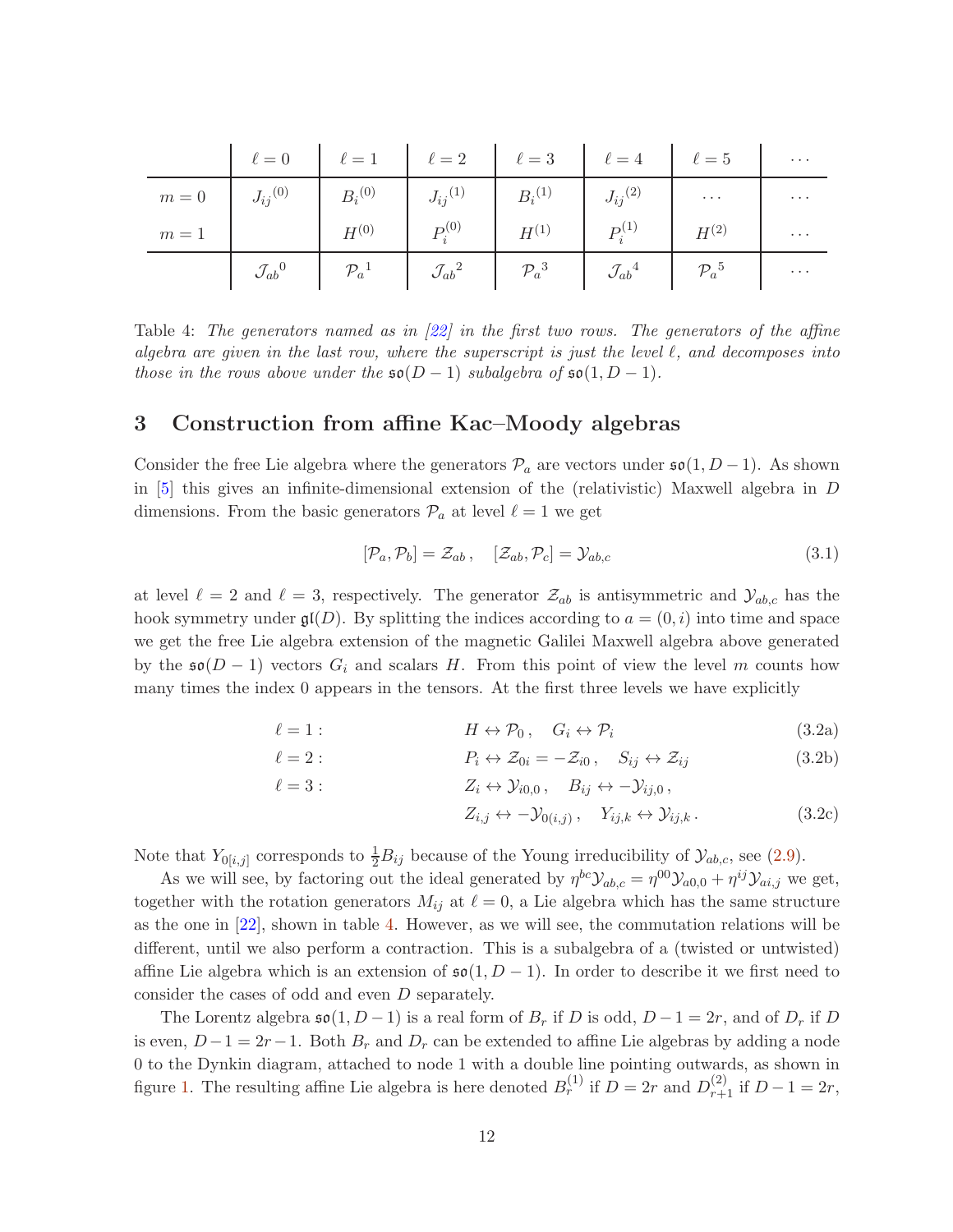

<span id="page-12-0"></span>Figure 1: Dynkin diagrams of  $B_r^{(1)}$  (upper) and  $D_{r+1}^{(2)}$  (lower).

following the standard terminology [\[69\]](#page-21-4). The algebra  $D_{r+1}^{(2)}$  is a *twisted* affine algebra, whereas  $B_r^{(1)}$  is untwisted [\[69\]](#page-21-4).<sup>[4](#page-12-1)</sup>

The Cartan matrix is

$$
A_{ij} = \begin{pmatrix} 2 & -2 & 0 & \cdots & 0 & 0 & 0 \\ -1 & 2 & -1 & \cdots & 0 & 0 & 0 \\ 0 & -1 & 2 & \cdots & 0 & 0 & 0 \\ \vdots & \vdots & \vdots & \ddots & \vdots & \vdots & \vdots \\ 0 & 0 & 0 & \cdots & 2 & -1 & -1 \\ 0 & 0 & 0 & \cdots & -1 & 2 & 0 \\ 0 & 0 & 0 & \cdots & -1 & 0 & 2 \end{pmatrix}
$$
(3.3)

for  $B_r^{(1)}$  and

$$
A_{ij} = \begin{pmatrix} 2 & -2 & 0 & \cdots & 0 & 0 & 0 \\ -1 & 2 & -1 & \cdots & 0 & 0 & 0 \\ 0 & -1 & 2 & \cdots & 0 & 0 & 0 \\ \vdots & \vdots & \vdots & \ddots & \vdots & \vdots & \vdots \\ 0 & 0 & 0 & \cdots & 2 & -1 & 0 \\ 0 & 0 & 0 & \cdots & -1 & 2 & -1 \\ 0 & 0 & 0 & \cdots & 0 & -2 & 2 \end{pmatrix}
$$
(3.4)

<span id="page-12-1"></span><sup>&</sup>lt;sup>4</sup>The untwisted affine algebra  $B_r^{(1)}$  is built from the horizontal subalgebra  $B_r$  that is obtained by removing node r from its Dynkin diagram and considering the associated loop algebra, together with a central extension and derivation element. The twisted affine algebra  $D_{r+1}^{(2)}$  is constructed from the loop algebra of maps from the circle into the algebra  $D_{r+1}$  that differ by an application of the order-2 diagram automorphism exchanging the two 'spinor nodes' when going around the circle. The subalgebra of the 'horizontal'  $D_{r+1}$  that is invariant under this automorphism is  $B_r$  and its diagram is obtained by removing node r (or 0) from the diagram of  $D_{r+1}^{(2)}$ .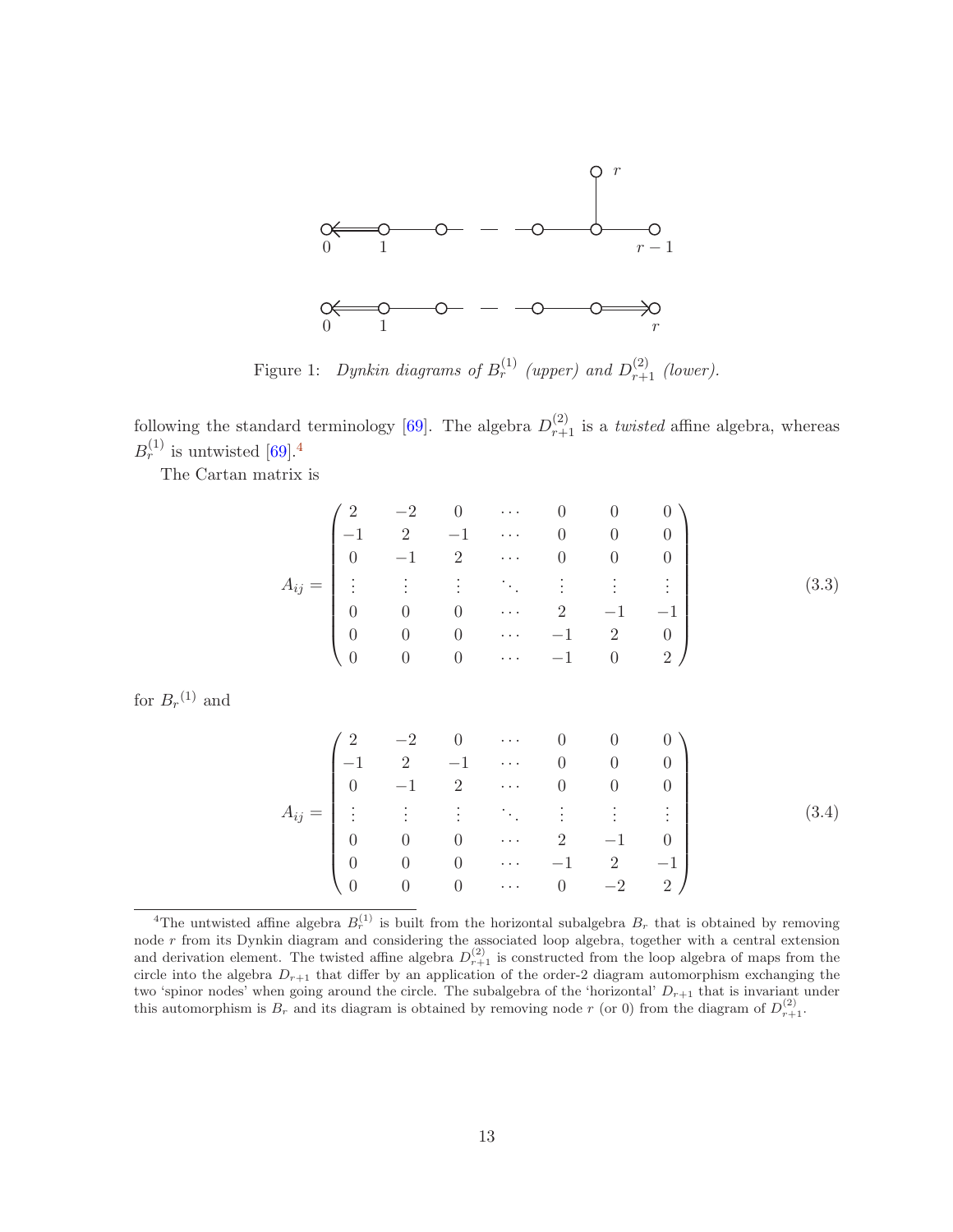for  $D_{r+1}^{(2)}$ . Here,  $i, j = 0, 1, \ldots, r$ . The affine algebra (either  $B_r^{(1)}$  or  $D_{r+1}^{(2)}$ ) is generated by  $3(r+1)$  elements  $e_i, f_i, h_i$  modulo the Chevalley–Serre relations

$$
[h_i, e_j] = A_{ij}e_j, \qquad [h_i, f_j] = -A_{ij}f_j, \qquad [e_i, f_j] = \delta_{ij}h_j, \qquad [h_i, h_j] = 0, \qquad (3.5)
$$

<span id="page-13-0"></span>
$$
(\text{ad } e_i)^{1 - A_{ij}}(e_j) = (\text{ad } f_i)^{1 - A_{ij}}(f_j) = 0.
$$
\n(3.6)

It can be given a  $\mathbb{Z}$ -grading where the level  $\ell$  is the number of  $e_0$  generators if  $\ell \geq 0$  (and otherwise  $-\ell$  is the number of  $f_0$  generators). We are here interested in the (Borel) subalgebra generated by all generators but  $f_0$ , which thus only has non-negative levels  $\ell$ .

The Serre relations [\(3.6\)](#page-13-0) associated to the pair of nodes 0 and 1 (in both affine algebras) are

$$
[e_1, [e_1, e_0]] = 0, \qquad [e_0, [e_0, [e_0, e_1]]] = 0. \qquad (3.7)
$$

However,  $[e_1, e_0]$  and  $[e_0, [e_0, e_1]]$  are nonzero elements at level 1 and 2, respectively. When we decompose the algebra with respect to node 0 we have  $e_0$  as a lowest weight vector at level 1 since  $[f_i, e_0] = 0$  for  $i = 1, 2, ..., r$  and the associated r Dynkin labels (of the corresponding highest weight representation) are  $[1, 0, 0, \ldots, 0]$  since

$$
[h_1, e_0] = -1, \qquad [h_2, e_0] = [h_3, e_0] = \dots = [h_r, e_0] = 0. \qquad (3.8)
$$

We then get the algebra from the free Lie algebra generated by this representation by factoring out the ideal generated by the Serre relation  $[e_0, [e_0, [e_0, e_1]]] = 0$ . Since it appears at level 3 we have the full content of the free Lie algebra at level 2, that is,  $[0, 1, 0, \ldots, 0]$  (the antisymmetric product of two  $[1, 0, 0, \ldots, 0]$ 's). The corresponding lowest weight vector is  $[e_0, [e_0, e_1]]$ . The Dynkin labels associated to  $[e_0, [e_0, [e_0, e_1]]] = 0$  is  $[1, 1, 0, \ldots, 0]$ , so this representation has to be removed from the content of the free Lie algebra at level 3, and also all representations at higher levels in the ideal that it generates. Thus only  $[1, 0, 0, \ldots, 0]$  remains at level 3, and it turns out that this pattern of alternating  $[1, 0, 0, \ldots, 0]$  and  $[0, 1, 0, \ldots, 0]$  continues to all levels. This can be checked with the SimpLie software [\[70\]](#page-21-5). We can thus introduce generators  $\mathcal{J}_{ab}{}^{\ell}$  at all even levels  $\ell$  and  $\mathcal{P}_a^{\ell}$  at all odd levels  $\ell$ . We get the commutation relations

<span id="page-13-1"></span>
$$
[\mathcal{J}_{ab}^{2k}, \mathcal{J}_{cd}^{2k'}] = 4\eta_{[c[b}\mathcal{J}_{a]d]}^{2(k+k')},\tag{3.9a}
$$

$$
[\mathcal{J}_{ab}^{2k}, \mathcal{P}_c^{2k'+1}] = 2\eta_{c[b}\mathcal{P}_{a]}^{2(k+k')+1}, \qquad (3.9b)
$$

$$
[\mathcal{P}_a{}^{2k+1}, \mathcal{P}_b{}^{2k'+1}] = \mathcal{J}_{ab}{}^{2(k+k'+1)}, \tag{3.9c}
$$

where the superscript is the level  $\ell$ .

We note that this subalgebra of the affine Kac–Moody algebra is an infinite-dimensional extension of the  $\mathfrak{B}_k$  algebras obtained by Lie algebra expansions in [\[9\]](#page-17-6) and thus it could be denoted  $\mathfrak{B}_{\infty}$ . For a given k, the finite-dimensional Lie algebra  $\mathfrak{B}_k$  is obtained by factoring out the ideal generated by everything at level  $\ell = k - 1$ . In  $D = 3$  space-time dimensions infinite extensions of the  $\mathfrak{B}_k$  algebras have also been considered in [\[71\]](#page-21-6).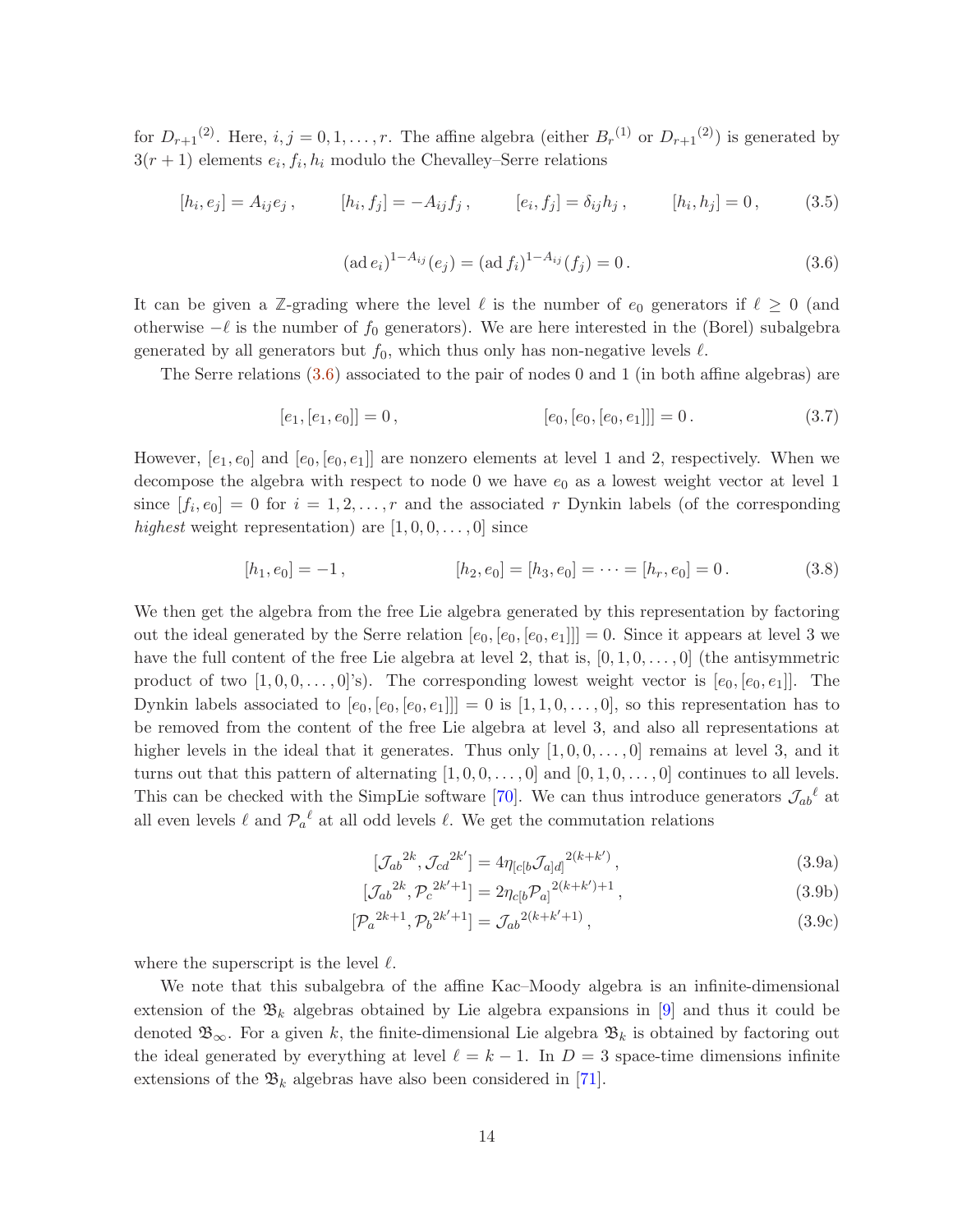Next we decompose the  $\mathfrak{so}(1, D-1)$  tensors into  $\mathfrak{so}(D-1)$  tensors by setting

$$
J_{ij}^{(k)} = \mathcal{J}_{ij}^{2k},
$$
  
\n
$$
P_i^{(k-1)} = \mathcal{J}_{0i}^{2k},
$$
  
\n
$$
H^{(k)} = \mathcal{P}_0^{2k+1},
$$
  
\n
$$
H^{(k)} = \mathcal{P}_0^{2k+1}.
$$
  
\n(3.10)

The algebra [\(3.9\)](#page-13-1) in this basis of generalized boost, spatial momenta and Hamiltonian generators becomes

<span id="page-14-0"></span>
$$
[J_{ij}^{(m)}, J_{kl}^{(n)}] = 4\delta_{[k[j]} J_{i[l]}^{(m+n)}, \qquad (3.11a)
$$

$$
[J_{ij}^{(m)}, H^{(n)}] = 0, \t\t(3.11b)
$$

$$
[J_{ij}^{(m)}, B_k^{(n)}] = 2\delta_{k[j}B_{i]}^{(m+n)},
$$
\n(3.11c)

$$
[J_{ij}^{(m)}, P_k^{(n)}] = 2\delta_{k[j} P_{i]}^{(m+n)}, \qquad (3.11d)
$$

$$
[H^{(m)}, B_i^{(n)}] = P_i^{(m+n)},
$$
\n(3.11e)

$$
[P_i^{(m)}, B_j^{(n)}] = \delta_{ij} H^{(m+n+1)}, \qquad (3.11f)
$$

$$
[B_i^{(m)}, B_j^{(n)}] = J_{ij}^{(m+n+1)}
$$
(3.11g)  

$$
[H^{(m)}, P_i^{(n)}] = -B_i^{(m+n+1)}
$$
(3.11h)

<span id="page-14-3"></span><span id="page-14-2"></span><span id="page-14-1"></span>
$$
[P_i^{(m)}, P_j^{(n)}] = J_{ij}^{(m+n+2)},
$$
\n(3.11i)

$$
[H^{(m)}, H^{(n)}] = 0.
$$
\n(3.11j)

On top of the **Z**-grading by  $\ell$  inherited from [\(3.9\)](#page-13-1), we see that this algebra admits a  $\mathbb{Z}_2$ -grading, where we assign (as before)  $\mathbb{Z}_2$ -degree  $m = 0$  to those generators of [\(3.10\)](#page-14-0) that do not carry a 0 space-time index (in the first line) while we assign  $m = 1$  to those that do (in the second line), see table [4.](#page-11-1) The  $\mathbb{Z}_2$ -grading means that the commutator of two generators at  $m = 1$  gives a generator at  $m = 0$  (not something at  $m = 2$ , which would have to be zero, since there are only generators at  $m = 0$  and  $m = 1$ .

This algebra generalizes the Poincaré algebra. In order to turn it into a non-relativistic algebra we perform the contraction

$$
\tilde{J}_{ij} = J_{ij}, \qquad \tilde{B}_i = B_i, \n\tilde{P}_i = \frac{1}{\omega} P_i, \qquad \tilde{H} = \frac{1}{\omega} H, \qquad (3.12)
$$

where we have suppressed the superscript since it does not play any role. In the limit  $\omega \to \infty$ , the commutators  $(3.11h)$  and  $(3.11i)$  will then vanish, and we end up with the commutation relations (1) in [\[22\]](#page-18-7) (up to a minus sign in the last equation there, which is  $(3.11g)$  here, because of different conventions for the Lorentz algebra in [\[22\]](#page-18-7)). Note that this converts the  $(\mathbb{Z} \times \mathbb{Z}_2)$ grading to a  $(\mathbb{Z} \times \mathbb{Z})$ -grading as now the commutators leading to  $m = 2$  vanish and thus the grading can be extended trivially to **Z**.

The generators obtained in this process are exactly the ones shown in table [3.](#page-10-0) We note that the diagonal *n*-level shown rearranges the generators into repeating copies of  $V_0 = \langle M_{ij}, H \rangle$  and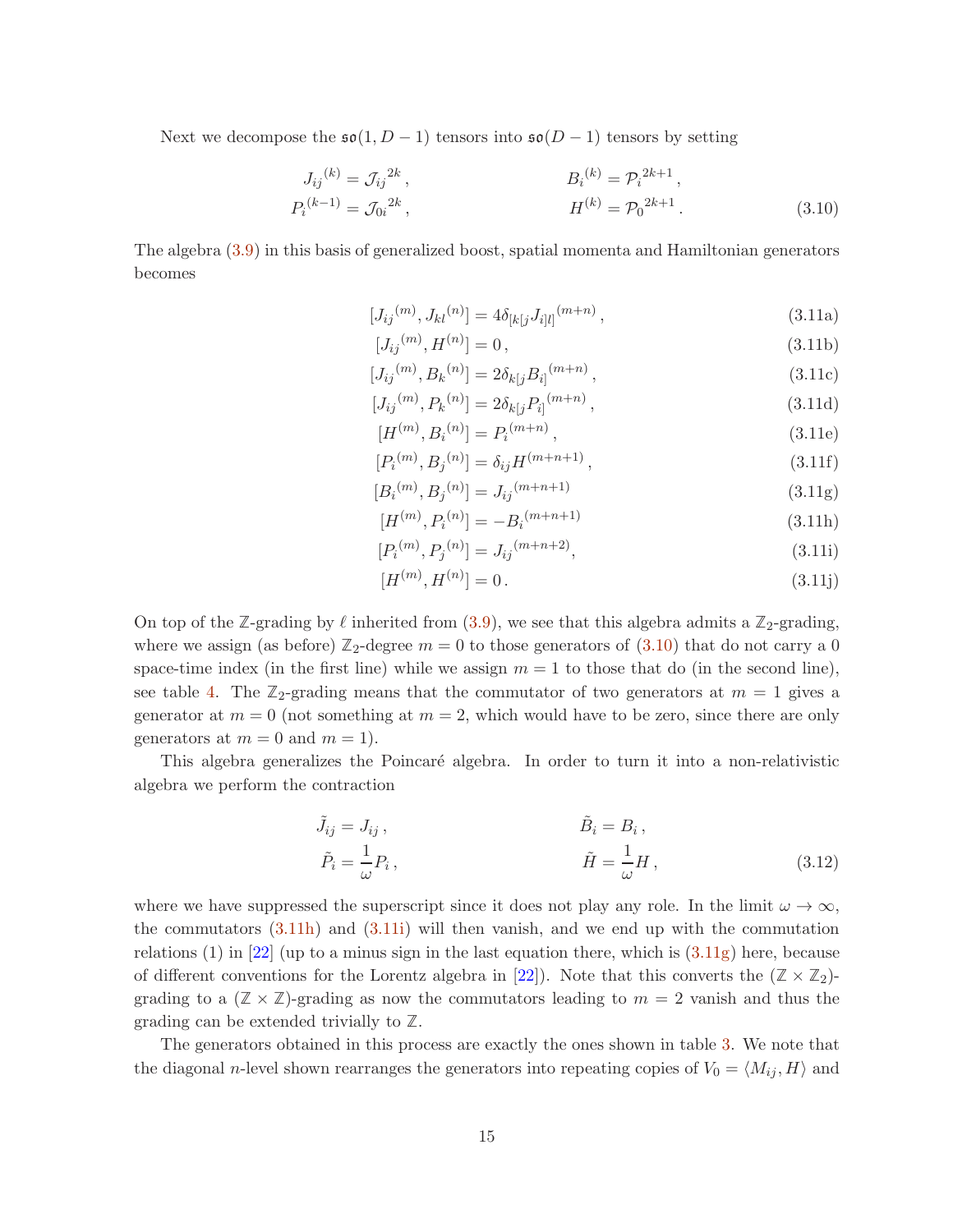$V_1 = \langle G_i, P_i \rangle$  and the expansion in n is precisely the Lie algebra expansion used in [\[31\]](#page-19-10). Thus the Lie algebra expansion method can also be understood in terms of (affine) Kac–Moody algebras by adding nodes to the initial symmetry algebras as explained in this section. Furthermore, the algebras of [\[21,](#page-18-11) [22,](#page-18-7) [31\]](#page-19-10) can be understood as contractions of the algebras  $\mathfrak{B}_k$  of [\[9\]](#page-17-6) in light of the comments below [\(3.9\)](#page-13-1).

# <span id="page-15-0"></span>4 String Galilei algebra

There is a natural extension of the Galilei algebra that is called the string Galilei algebra [\[37,](#page-19-2)[38\]](#page-19-3) see also [\[18\]](#page-18-4). In the same way that the Galilei algebra has a special direction 0 corresponding to the longitudinal direction of the world-line of a particle, one can consider the  $(p+1)$ -dimensional world-volume of an extended p-dimensional object and treat all the longitudinal directions dif-ferently from the transverse ones.<sup>[5](#page-15-1)</sup>

The simplest case would be  $p = 1$  corresponding to a string, but higher branes are also possible. We use the notation that  $\alpha = 0, \ldots, p$  denotes the longitudinal indices and continue to use i for the transverse directions. The relativistic Lorentz and translation generators decompose under  $SO(1, D-1) \rightarrow SO(1, p) \times SO(D-1-p)$  with this convention as

$$
M_{ab} \to M_{ij}, G_{i\alpha}, M_{\alpha\beta},
$$
  
\n
$$
P_a \to P_i, H_\alpha.
$$
\n(4.1)

The new feature compared to the point particle is now the rotation generator  $M_{\alpha\beta}$  in the worldvolume and that the Hamiltonian H is replaced by a family of 'Hamiltonians'  $H_{\alpha}$  with a similar additional index for the boosts  $G_{i\alpha}$ . In the above equation we already have made the transition to the non-relativistic limit by performing a contraction analogous to  $(2.1)$ :

$$
\tilde{M}_{ij} = M_{ij}, \qquad \qquad \tilde{M}_{\alpha\beta} = M_{\alpha\beta}, \qquad \qquad \tilde{G}_{i\alpha} = \frac{1}{\omega} M_{i\alpha},
$$
\n
$$
\tilde{H}_{\alpha} = \omega P_{\alpha}, \qquad \qquad \tilde{P}_{i} = P_{i}. \qquad (4.2)
$$

The non-trivial algebra of these generators obtained by the contraction of the Poincaré algebra is

$$
[H_{\alpha}, G_{i\beta}] = -\eta_{\alpha\beta} P_i, \quad [M_{ij}, G_{k\alpha}] = -2\delta_{k[i} G_{j]\alpha}, \quad [M_{\alpha\beta}, G_{i\gamma}] = 2\eta_{\gamma[\alpha} G_{i\beta]}.
$$
 (4.3)

Here,  $\eta_{\alpha\beta} = (- + \cdots +)$  is the flat Minkowski metric along the world-volume and  $\delta_{ij}$  is the flat Euclidean metric in the transverse space.

We can construct a free Lie algebra extension of this that will generalise the magnetic Galilei Maxwell algebra [\(2.2\)](#page-4-1) by taking as the generating set the Hamiltonians  $H_{\alpha}$  and the boosts  $G_{i\alpha}$ on  $\ell = 1$ . This produces Table [5.](#page-16-0)

<span id="page-15-1"></span><sup>&</sup>lt;sup>5</sup>In general, there are  $p + 1$  possible contractions of the relativistic algebra [\[39\]](#page-19-4). Here, we consider the most symmetric case among the longitudinal variables by scaling them all in the same way.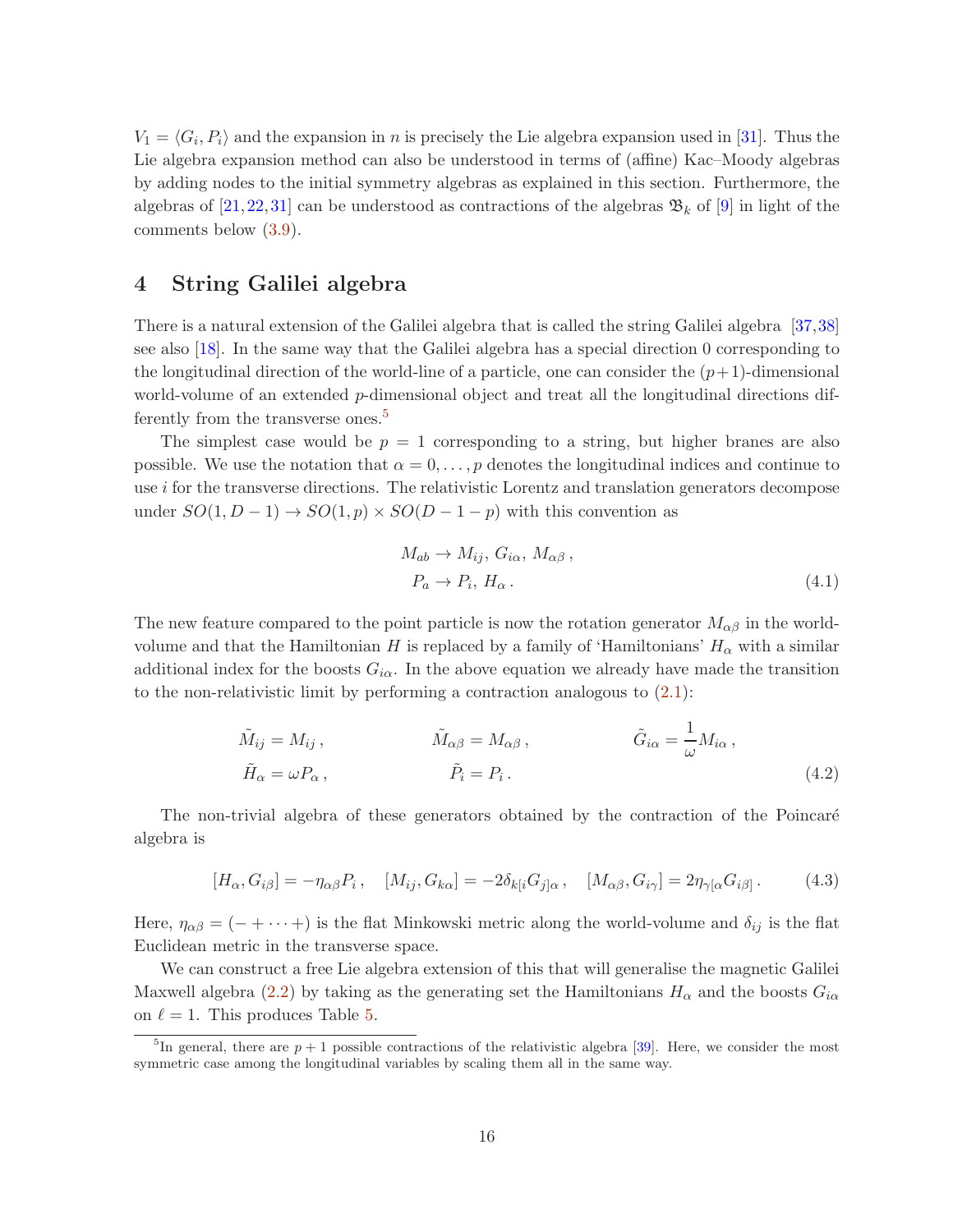|       | $\ell=0$                                      | $\ell=1$             | $\ell=2$                                      | $\ell=3$                                                                                                                                                                       | $\cdot$ $\cdot$ $\cdot$ |
|-------|-----------------------------------------------|----------------------|-----------------------------------------------|--------------------------------------------------------------------------------------------------------------------------------------------------------------------------------|-------------------------|
|       | $m=0$ $(\exists,\bullet) + (\bullet,\exists)$ |                      | $(\Box, \Box)$ $(\Box, \Box) + (\Box, \Box)$  | $(\Box\Box\Box,\Box\Box) + (\Box\Box\Box) + (\Box\Box\Box)$<br>$+ ( \Box \overline{\Box} \cdot \overline{\Box} \cdot ) + ( \Box \overline{\Box} \cdot \overline{\Box} \cdot )$ | $\cdot$ .               |
| $m=1$ |                                               | $(\bullet, \square)$ | $(\Box,\Box\hspace{-0.12cm}\Box)+(\Box,\Box)$ | $(\exists, \Box \Box) + 2 \times (\exists, \Box') + (\exists, \Box)$<br>$+\left(\Box\Box,\Box\right)+2\times\left(\Box\Box,\Box\right)+\left(\Box\Box,\Box\Box\right)$         |                         |
| $m=2$ |                                               |                      | $(\bullet, \Box)$                             | $(\Box, \Box) + (\Box, \Box \Box) + 2 \times (\Box, \Box \Box)$                                                                                                                | $\cdots$                |
| $m=3$ |                                               |                      |                                               | $(\bullet, \vdash)$                                                                                                                                                            | $\cdot$ $\cdot$ $\cdot$ |

<span id="page-16-0"></span>Table 5: The free Lie algebra for the 'magnetic' string Galilei algebra. As objects now transform under  $SO(D-p-1) \times SO(1,p)$  we list the representations as pairs of Young tableaux (of the corresponding linear group). The first entry in each pair refers to the transverse rotation group.

In that table, we have only shown things up to level  $\ell = 2$ , but the structure can be easily generalised. The corresponding commutation in the free Lie algebra going to  $\ell = 2$  are

$$
m = 0: \qquad [G_{i\alpha}, G_{j\beta}] = S_{ij\alpha,\beta} + S_{i,j\alpha\beta}, \qquad (4.4)
$$

$$
m = 1: \qquad [H_{\alpha}, G_{i\beta}] = P_{i\alpha,\beta} + P_{i\alpha\beta}, \qquad (4.5)
$$

$$
m = 2: \qquad [H_{\alpha}, H_{\beta}] = W_{\alpha\beta}.
$$
\n
$$
(4.6)
$$

We use the comma labelling convention for Young tableaux for both of the groups  $SO(D$  $p-1$ ) and  $SO(1, p)$ . The usual string Galilei momentum generator  $P_i$  is contained in these commutation relations as the trace  $P_i = -\frac{1}{p+1} \eta^{\alpha\beta} P_{i\alpha,\beta}$ . Moreover, the transverse trace of  $S_{i,j\alpha\beta}$ gives  $Z_{\alpha\beta} = -\frac{1}{D-p-1} \delta^{ij} S_{i,j\alpha\beta}$  which is an extension that appears as

$$
[G_{i\alpha}, G_{j\beta}] = \delta_{ij} Z_{\alpha\beta} + \dots \tag{4.7}
$$

in the commutator of two boost generators and has been studied before in the literature [\[37,](#page-19-2)[38\]](#page-19-3). The generator  $Z_{\alpha\beta}$  appears at  $(\ell, m) = (2, 0)$  in the free Lie algebra.

For level  $\ell = 3$  we do not present complete commutation relations but only some that are relevant for comparing with the usual string Galilei algebra and its Maxwell extensions. Specifically, we note that

$$
[P_i, G_{j\alpha}] = \delta_{ij} Z_{\alpha} , \quad [H_{\alpha}, Z_{\beta\gamma}] = \eta_{\alpha[\beta} Z_{\gamma]} + \dots \tag{4.8}
$$

The new generator  $Z_{\alpha}$  arises at  $(\ell, m) = (3, 1)$  in the free Lie algebra and has appeared in the literature before in a different context [\[37,](#page-19-2) [38\]](#page-19-3). In fact, there are three different possible occurrences of such a tensor structure at  $(\ell, m) = (3, 1)$  by taking traces over the symmetric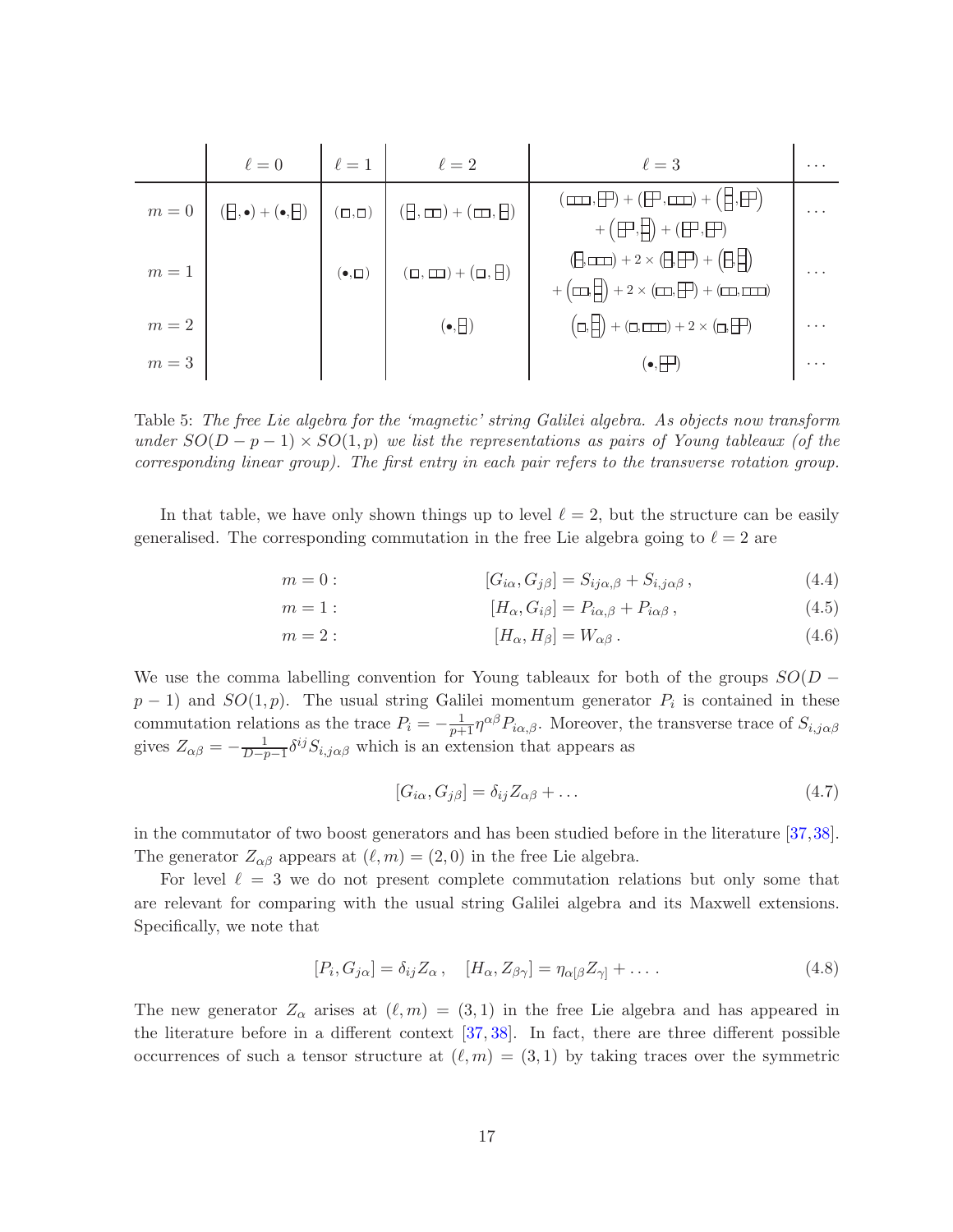transverse indices and traces of the longitudinal representations (that is either a hook or a completely symmetric representation).

In summary, we see that the free Lie algebra approach has more than ample room to accommodate the different non-relativistic kinematic algebras that have appeared in a particle or brane context.

# <span id="page-17-0"></span>References

- [1] H. Bacry, P. Combe and J. L. Richard, "Group-theoretical analysis of elementary particles in an external electromagnetic field. 1. The relativistic particle in a constant and uniform field," [Nuovo Cim. A](http://dx.doi.org/doi:10.1007/BF02725178) 67 (1970) 267.
- <span id="page-17-2"></span><span id="page-17-1"></span>[2] R. Schrader, "The Maxwell group and the quantum theory of particles in classical homogeneous electromagnetic fields," [Fortsch. Phys.](http://dx.doi.org/doi:10.1002/prop.19720201202) 20 (1972) 701.
- <span id="page-17-3"></span>[3] S. Bonanos and J. Gomis, "A Note on the Chevalley-Eilenberg Cohomology for the Galilei and Poincare Algebras," J. Phys. A 42 [\(2009\) 145206](http://dx.doi.org/doi:10.1088/1751-8113/42/14/145206) [[0808.2243 \[hep-th\]](http://arxiv.org/abs/0808.2243)].
- <span id="page-17-4"></span>[4] S. Bonanos and J. Gomis, "Infinite Sequence of Poincare Group Extensions: Structure and Dynamics," J. Phys. A 43 [\(2010\) 015201](http://dx.doi.org/doi:10.1088/1751-8113/43/1/015201) [[0812.4140 \[hep-th\]](http://arxiv.org/abs/0812.4140)].
- <span id="page-17-5"></span>[5] J. Gomis and A. Kleinschmidt, "On free Lie algebras and particles in electro-magnetic fields," JHEP 1707 [\(2017\) 085](http://dx.doi.org/doi:10.1007/JHEP07(2017)085) [[1705.05854 \[hep-th\]](http://arxiv.org/abs/1705.05854)].
- [6] J. Beckers and V. Hussin, "Minimal Electromagnetic Coupling Schemes. II. Relativistic And Nonrelativistic Maxwell Groups," [J. Math. Phys.](http://dx.doi.org/doi:10.1063/1.525811) 24 (1983) 1295.
- [7] D. V. Soroka and V. A. Soroka, "Tensor extension of the Poincaré algebra," [Phys. Lett. B](http://dx.doi.org/doi:10.1016/j.physletb.2004.12.075) 607 (2005) 302 [[hep-th/0410012](http://arxiv.org/abs/hep-th/0410012)].
- <span id="page-17-6"></span>[8] J. Gomis, K. Kamimura and J. Lukierski, "Deformations of Maxwell algebra and their Dynamical Realizations," JHEP 0908 [\(2009\) 039](http://dx.doi.org/doi:10.1088/1126-6708/2009/08/039) [[0906.4464 \[hep-th\]](http://arxiv.org/abs/0906.4464)].
- [9] P. Salgado and S. Salgado, " $\mathfrak{so}(D-1,1) \otimes \mathfrak{so}(D-1,2)$  algebras and gravity," [Phys. Lett. B](http://dx.doi.org/doi:10.1016/j.physletb.2013.11.009) 728 (2014) 5.
- <span id="page-17-7"></span>[10] S. Bonanos, J. Gomis, K. Kamimura and J. Lukierski, "Maxwell Superalgebra and Superparticle in Constant Gauge Backgrounds," [Phys. Rev. Lett.](http://dx.doi.org/doi:10.1103/PhysRevLett.104.090401) 104 (2010) 090401 [[0911.5072 \[hep-th\]](http://arxiv.org/abs/0911.5072)].
- [11] P. Concha, D. M. Peñafiel and E. Rodríguez, "On the Maxwell supergravity and flat limit in  $2 + 1$  dimensions," [Phys. Lett. B](http://dx.doi.org/doi:10.1016/j.physletb.2018.08.050) 785 (2018) 247 [[1807.00194 \[hep-th\]](http://arxiv.org/abs/1807.00194)].
- [12] D. M. Peñafiel and L. Ravera, "On the Hidden Maxwell Superalgebra underlying  $D = 4$ Supergravity," Fortsch. Phys. 65 [\(2017\) 1700005](http://dx.doi.org/doi:10.1002/prop.201700005) [[1701.04234 \[hep-th\]](http://arxiv.org/abs/1701.04234)].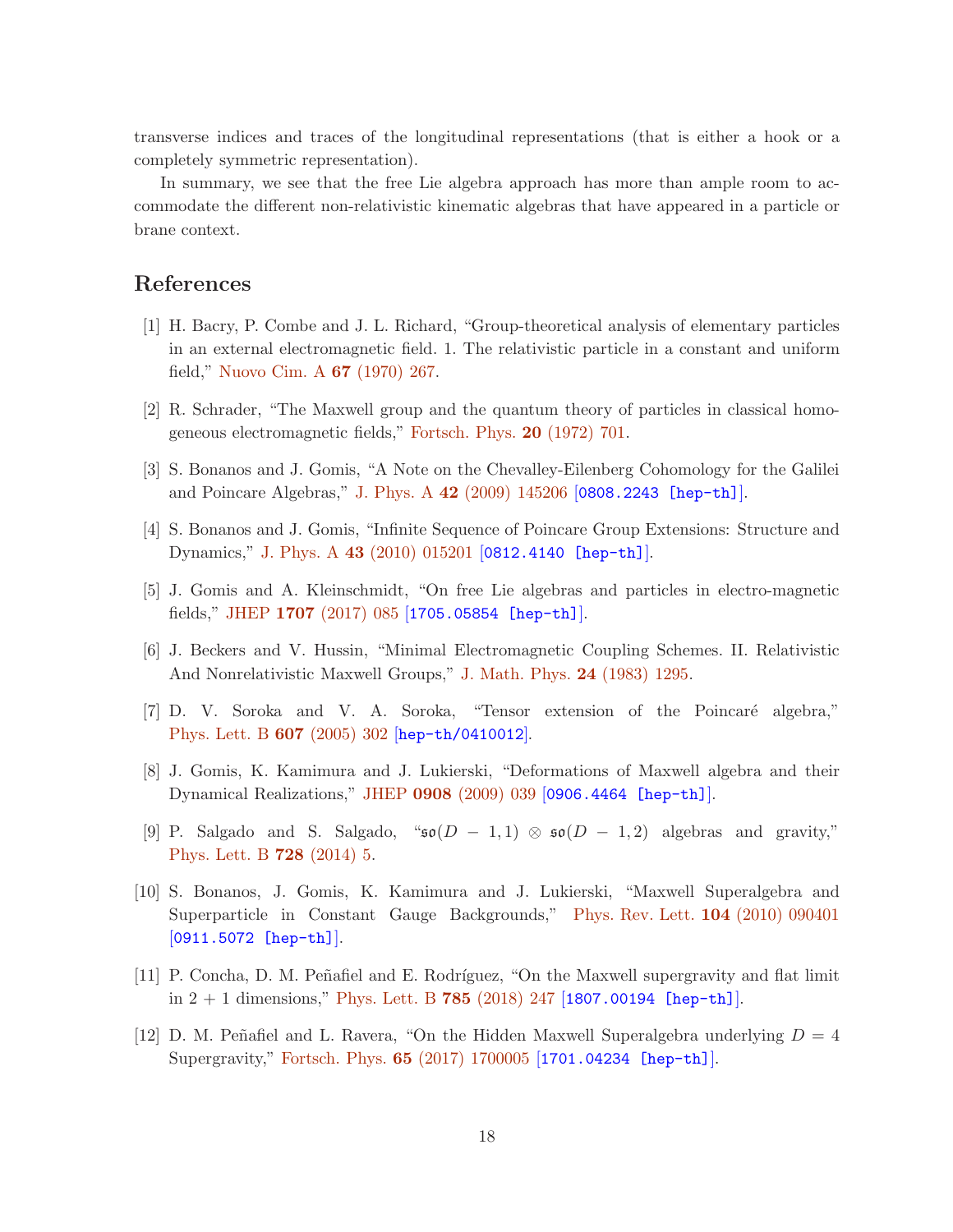- [13] L. Ravera, "Hidden role of Maxwell superalgebras in the free differential algebras of  $D = 4$ and  $D = 11$  supergravity," [Eur. Phys. J. C](http://dx.doi.org/doi:10.1140/epjc/s10052-018-5673-8) 78 (2018) 211 [[1801.08860 \[hep-th\]](http://arxiv.org/abs/1801.08860)].
- <span id="page-18-0"></span>[14] L. Andrianopoli, R. D'Auria and L. Ravera, "Hidden Gauge Structure of Supersymmetric Free Differential Algebras," JHEP 1608 [\(2016\) 095](http://dx.doi.org/doi:10.1007/JHEP08(2016)095) [[1606.07328 \[hep-th\]](http://arxiv.org/abs/1606.07328)].
- <span id="page-18-1"></span>[15] J. Gomis, A. Kleinschmidt and J. Palmkvist, "Symmetries of M-theory and free Lie superalgebras," JHEP 1903 [\(2019\) 160](http://dx.doi.org/doi:10.1007/JHEP03(2019)160) [[1809.09171 \[hep-th\]](http://arxiv.org/abs/1809.09171)].
- [16] H. Bacry, P. Combe and J. L. Richard, "Group-theoretical analysis of elementary particles in an external electromagnetic field. 2. The nonrelativistic particle in a constant and uniform field," [Nuovo Cim. A](http://dx.doi.org/doi:10.1007/BF02725375) 70 (1970) 289.
- <span id="page-18-4"></span><span id="page-18-2"></span>[17] M. Le Bellac and J. M. Levy-Leblond, "Galilean Electromagnetism," [Il Nuovo Cimento](http://dx.doi.org/doi:10.1007/BF02895715) 14B (1973) 217.
- <span id="page-18-3"></span>[18] A. Barducci, R. Casalbuoni and J. Gomis, "Classification of the k-contractions of the Maxwell algebra with no central charges," [[1904.00902 \[hep-th\]](http://arxiv.org/abs/1904.00902)].
- <span id="page-18-5"></span>[19] C. Duval, G. W. Gibbons and P. Horvathy, "Celestial mechanics, conformal structures and gravitational waves," [Phys. Rev. D](http://dx.doi.org/doi:10.1103/PhysRevD.43.3907) 43 (1991) 3907 [[hep-th/0512188](http://arxiv.org/abs/hep-th/0512188)].
- <span id="page-18-11"></span>[20] D. Hansen, J. Hartong and N. A. Obers, "Action Principle for Newtonian Gravity," [Phys. Rev. Lett.](http://dx.doi.org/doi:10.1103/PhysRevLett.122.061106) 122 (2019) 061106 [[1807.04765 \[hep-th\]](http://arxiv.org/abs/1807.04765)].
- <span id="page-18-7"></span>[21] N. Ozdemir, M. Ozkan, O. Tunca and U. Zorba, "Three-Dimensional Extended Newtonian (Super)Gravity," JHEP 1905 [\(2019\) 130](http://dx.doi.org/doi:10.1007/JHEP05(2019)130) [[1903.09377 \[hep-th\]](http://arxiv.org/abs/1903.09377)].
- <span id="page-18-6"></span>[22] D. Hansen, J. Hartong and N. A. Obers, "Gravity between Newton and Einstein," [[1904.05706 \[gr-qc\]](http://arxiv.org/abs/1904.05706)].
- <span id="page-18-8"></span>[23] E. A. Bergshoeff, K. T. Grosvenor, C. Simsek and Z. Yan, "An Action for Extended String Newton-Cartan Gravity," JHEP 1901 [\(2019\) 178](http://dx.doi.org/doi:10.1007/JHEP01(2019)178) [[1810.09387 \[hep-th\]](http://arxiv.org/abs/1810.09387)].
- [24] E. Cartan, "Sur les variétés à connexion affine et la théorie de la rélativité généralisée (première partie)," Ann. Éc. Norm. Super.  $40$  (1923) 325.
- <span id="page-18-10"></span>[25] E. Cartan, "Sur les variétés à connexion affine et la théorie de la rélativité généralisée (première partie)(suite)," Ann. [Ec. Norm. Super.](http://www.numdam.org/item?id=BSMF_1924__52__205_0)  $41$  (1924) 1.
- <span id="page-18-9"></span>[26] A. Trautman, "Sur la theorie newtonienne de la gravitation," Compt. Rend. Acad. Sci. Paris 247 (1963) 617.
- [27] P. Havas, "Four-Dimensional Formulations of Newtonian Mechanics and Their Relation to the Special and the General Theory of Relativity," [Rev. Mod. Phys.](http://dx.doi.org/doi:10.1103/RevModPhys.36.938) 36 (1964) 938.
- [28] R. De Pietri, L. Lusanna and M. Pauri, "Standard and generalized Newtonian gravities as 'gauge' theories of the extended Galilei group. I. The standard theory," [Class. Quant. Grav.](http://dx.doi.org/doi:10.1088/0264-9381/12/1/019) 12 (1995) 219 [[gr-qc/9405046](http://arxiv.org/abs/gr-qc/9405046)].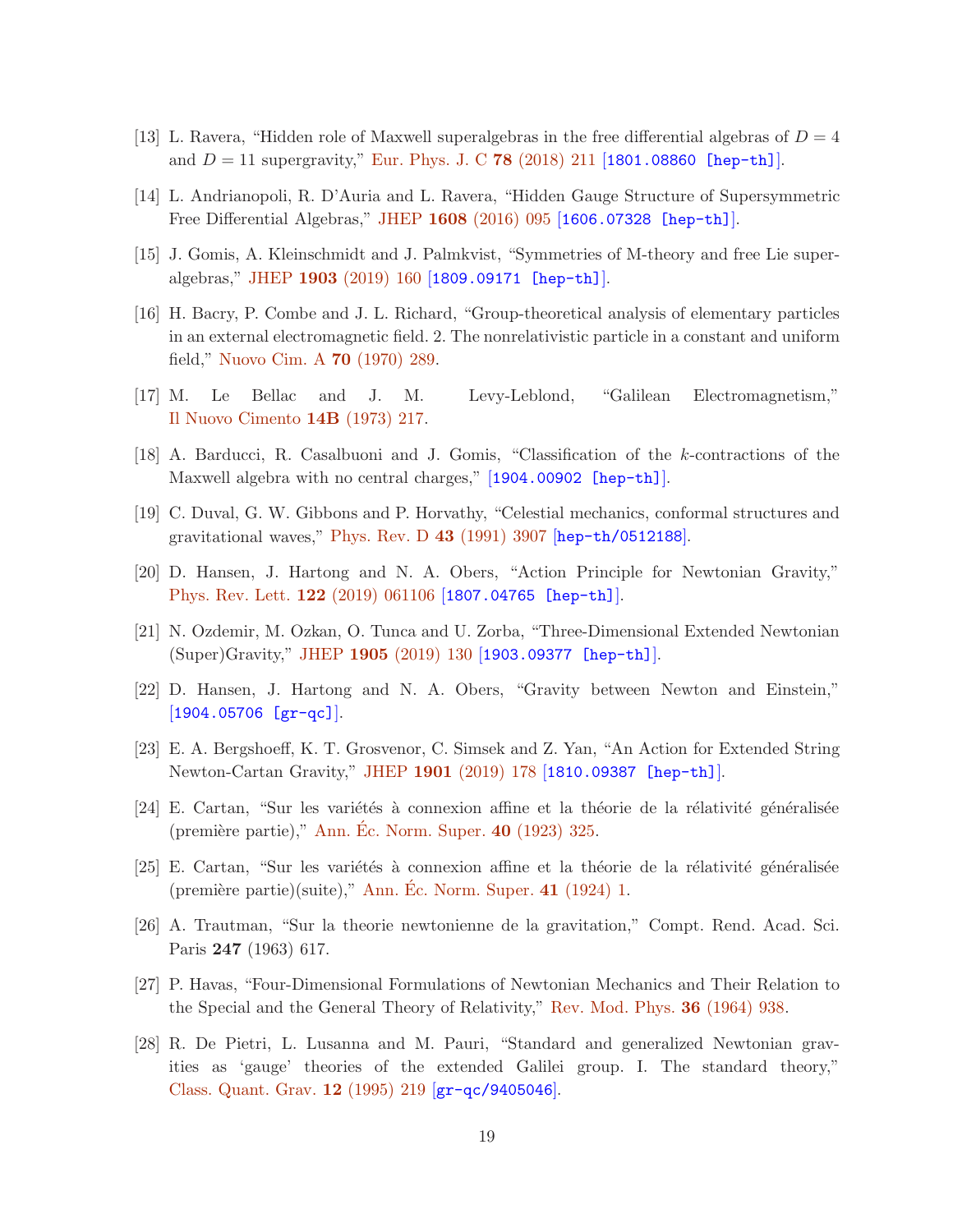- <span id="page-19-12"></span>[29] R. Andringa, E. Bergshoeff, S. Panda and M. de Roo, "Newtonian Gravity and the Bargmann Algebra," [Class. Quant. Grav.](http://dx.doi.org/doi:10.1088/0264-9381/28/10/105011) 28 (2011) 105011 [[1011.1145 \[hep-th\]](http://arxiv.org/abs/1011.1145)].
- <span id="page-19-10"></span>[30] L. Avilés, E. Frodden, J. Gomis, D. Hidalgo and J. Zanelli, "Non-Relativistic Maxwell" Chern-Simons Gravity," JHEP 1805 [\(2018\) 047](http://dx.doi.org/doi:10.1007/JHEP05(2018)047) [[1802.08453 \[hep-th\]](http://arxiv.org/abs/1802.08453)].
- [31] E. Bergshoeff, J. M. Izquierdo, T. Ortín and L. Romano, "Lie Algebra Expansions and Actions for Non-Relativistic Gravity," [[1904.08304 \[hep-th\]](http://arxiv.org/abs/1904.08304)].
- [32] J. A. de Azcárraga, D. Gútiez and J. M. Izquierdo, "Extended  $D = 3$  Bargmann supergravity from a Lie algebra expansion," [[1904.12786 \[hep-th\]](http://arxiv.org/abs/1904.12786)].
- <span id="page-19-0"></span>[33] P. Concha and E. Rodríguez, "Non-Relativistic Gravity Theory based on an Enlargement of the Extended Bargmann Algebra," [[1906.00086 \[hep-th\]](http://arxiv.org/abs/1906.00086)].
- <span id="page-19-1"></span>[34] D. M. Peñafiel and P. Salgado-Rebolledo, "Non-relativistic symmetries in three space-time dimensions and the Nappi-Witten algebra," [[1906.02161 \[hep-th\]](http://arxiv.org/abs/1906.02161)].
- <span id="page-19-11"></span>[35] J. Gomis and H. Ooguri, "Nonrelativistic closed string theory," [J. Math. Phys.](http://dx.doi.org/doi:10.1063/1.1372697) 42 (2001) 3127 [[hep-th/0009181](http://arxiv.org/abs/hep-th/0009181)].
- <span id="page-19-2"></span>[36] U. H. Danielsson, A. Guijosa and M. Kruczenski, "IIA/B, wound and wrapped," JHEP 0010 [\(2000\) 020](http://dx.doi.org/doi:10.1088/1126-6708/2000/10/020) [[hep-th/0009182](http://arxiv.org/abs/hep-th/0009182)].
- [37] J. Brugues, T. Curtright, J. Gomis and L. Mezincescu, "Non-relativistic strings and branes as non-linear realizations of Galilei groups," [Phys. Lett. B](http://dx.doi.org/doi:10.1016/j.physletb.2004.05.024) 594 (2004) 227  $[hep-th/0404175]$  $[hep-th/0404175]$  $[hep-th/0404175]$ .
- <span id="page-19-4"></span><span id="page-19-3"></span>[38] J. Brugues, J. Gomis and K. Kamimura, "Newton-Hooke algebras, non-relativistic branes and generalized pp-wave metrics," Phys. Rev. D  $73$  [\(2006\) 085011](http://dx.doi.org/doi:10.1103/PhysRevD.73.085011) [[hep-th/0603023](http://arxiv.org/abs/hep-th/0603023)].
- <span id="page-19-5"></span>[39] C. Batlle, J. Gomis and D. Not, "Extended Galilean symmetries of non-relativistic strings," JHEP 1702 [\(2017\) 049](http://dx.doi.org/doi:10.1007/JHEP02(2017)049) [[1611.00026 \[hep-th\]](http://arxiv.org/abs/1611.00026)].
- <span id="page-19-6"></span>[40] R. Andringa, E. Bergshoeff, J. Gomis and M. de Roo, "'Stringy' Newton-Cartan Gravity," [Class. Quant. Grav.](http://dx.doi.org/doi:10.1088/0264-9381/29/23/235020) 29 (2012) 235020 [[1206.5176 \[hep-th\]](http://arxiv.org/abs/1206.5176)].
- <span id="page-19-7"></span>[41] L. Avilés, J. Gomis and D. Hidalgo, "Stringy (Galilei) Newton-Hooke Chern-Simons Gravities," [[1905.13091 \[hep-th\]](http://arxiv.org/abs/1905.13091)].
- <span id="page-19-8"></span>[42] U. Niederer, "The maximal kinematical invariance group of the free Schrödinger equation," [Helv. Phys. Acta](http://dx.doi.org/doi:10.5169/seals-114417) 45 (1972) 802.
- <span id="page-19-9"></span>[43] C. R. Hagen, "Scale and conformal transformations in galilean-covariant field theory," [Phys. Rev.](http://dx.doi.org/10.1103/PhysRevD.5.377) D5 (1972) 377.
- [44] J. A. de Azcarraga, J. M. Izquierdo, M. Picon and O. Varela, "Generating Lie and gauge free differential (super)algebras by expanding Maurer-Cartan forms and Chern-Simons supergravity," [Nucl. Phys. B](http://dx.doi.org/doi:10.1016/S0550-3213(03)00342-0) 662 (2003) 185 [[hep-th/0212347](http://arxiv.org/abs/hep-th/0212347)].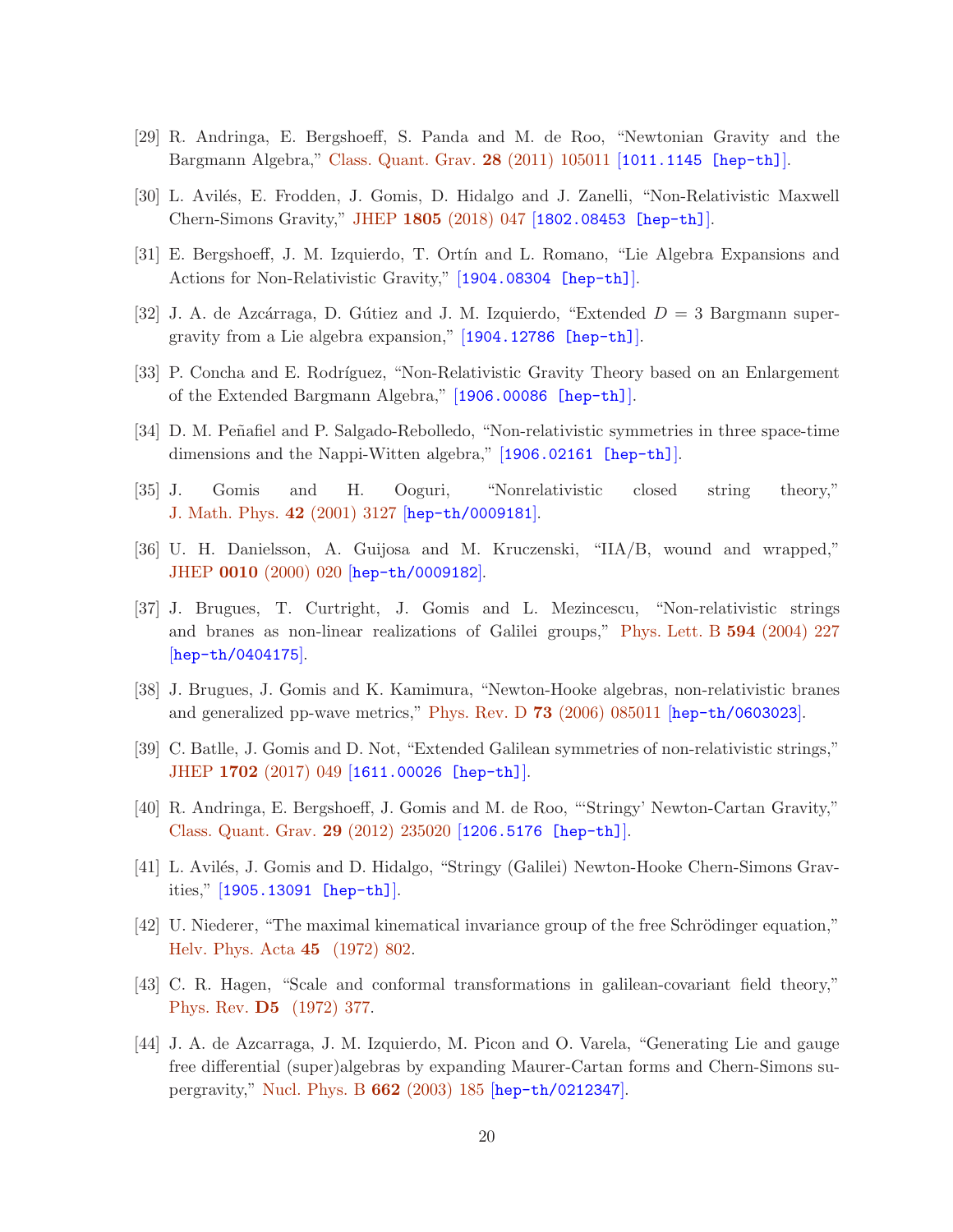- <span id="page-20-0"></span>[45] F. Izaurieta, E. Rodriguez and P. Salgado, "Expanding Lie (super)algebras through Abelian semigroups," [J. Math. Phys.](http://dx.doi.org/doi:10.1063/1.2390659) 47 (2006) 123512 [[hep-th/0606215](http://arxiv.org/abs/hep-th/0606215)].
- [46] J. A. de Azcarraga, J. M. Izquierdo, M. Picon and O. Varela, "Expansions of algebras and superalgebras and some applications," [Int. J. Theor. Phys.](http://dx.doi.org/doi:10.1007/s10773-007-9385-3) 46 (2007) 2738 [[hep-th/0703017](http://arxiv.org/abs/hep-th/0703017)].
- <span id="page-20-1"></span>[47] H. Bacry and J. Levy-Leblond, "Possible kinematics," [J. Math. Phys.](http://dx.doi.org/doi:10.1063/1.1664490) 9 (1968) 1605.
- [48] G. Dautcourt, "On the Newtonian limit of General Relativity," Acta Physica Polonica B 21 (1990) 755.
- <span id="page-20-2"></span>[49] G. Dautcourt, "PostNewtonian extension of the Newton-Cartan theory," [Class. Quant. Grav.](http://dx.doi.org/doi:10.1088/0264-9381/14/1A/009) 14 (1997) A109 [[gr-qc/9610036](http://arxiv.org/abs/gr-qc/9610036)].
- <span id="page-20-3"></span>[50] D. Van den Bleeken, "Torsional NewtonCartan gravity from the large c expansion of general relativity," [Class. Quant. Grav.](http://dx.doi.org/doi:10.1088/1361-6382/aa83d4) 34 (2017) 185004 [[1703.03459 \[gr-qc\]](http://arxiv.org/abs/1703.03459)].
- [51] L. P . Eisenhart, "Dynamical trajectories and geodesics," [Annals Math.](http://dx.doi.org/10.2307/1968307) 30 (1929) 591.
- [52] J. Gomis and J. M. Pons, "Poincaré Transformations and Galilei Transformations," [Phys. Lett. A](http://dx.doi.org/doi:10.1016/0375-9601(78)90397-3) 66 (1978) 463.
- <span id="page-20-4"></span>[53] C. Duval, G. Burdet, H. P. Kunzle and M. Perrin, "Bargmann Structures and Newton-Cartan Theory," [Phys. Rev. D](http://dx.doi.org/doi:10.1103/PhysRevD.31.1841) 31 (1985) 1841.
- <span id="page-20-5"></span>[54] B. Julia and H. Nicolai, "Null Killing vector dimensional reduction and Galilean geometrodynamics," [Nucl. Phys. B](http://dx.doi.org/doi:10.1016/0550-3213(94)00584-2) 439 (1995) 291 [[hep-th/9412002](http://arxiv.org/abs/hep-th/9412002)].
- [55] V. Bargmann, "On Unitary Ray Representations Of Continuous Groups," [Annals Math.](http://dx.doi.org/doi:10.2307/1969831) 59 (1954) 1.
- [56] J. M. Levy-Leblond, "Nonrelativistic particles and wave equations," [Commun. Math. Phys.](http://dx.doi.org/doi:10.1007/BF01646020) 6 (1967) 286.
- [57] J.-M. Souriau, *Structure des systèmes dynamiques*, Dunod (1970); *Structure of Dynamical* Systems: A Symplectic View of Physics, translated by C.H. Cushman-de Vries (R.H. Cushman and G.M. Tuynman, Translation Editors), Birkhäuser (1997).
- <span id="page-20-7"></span><span id="page-20-6"></span>[58] J. Niederle and A. G. Nikitin, "Galilean equations for massless fields," J. Phys. A 42 [\(2009\) 105207](http://dx.doi.org/doi:10.1088/1751-8113/42/10/105207) [[0810.1894 \[math-ph\]](http://arxiv.org/abs/0810.1894)].
- <span id="page-20-8"></span>[59] S. Sachdev, Quantum Phase Transitions, Cambridge University Press (2011).
- <span id="page-20-9"></span>[60] Y. Liu, K. Schalm, Y.-W. Sun and J. Zaanen, Holographic Duality in Condensed Matter Physics, Cambridge University Press (2015).
- [61] E. Bergshoeff, J. Gomis and Z. Yan, "Nonrelativistic String Theory and T-Duality," JHEP 1811 [\(2018\) 133](http://dx.doi.org/doi:10.1007/JHEP11(2018)133) [[1806.06071 \[hep-th\]](http://arxiv.org/abs/1806.06071)].